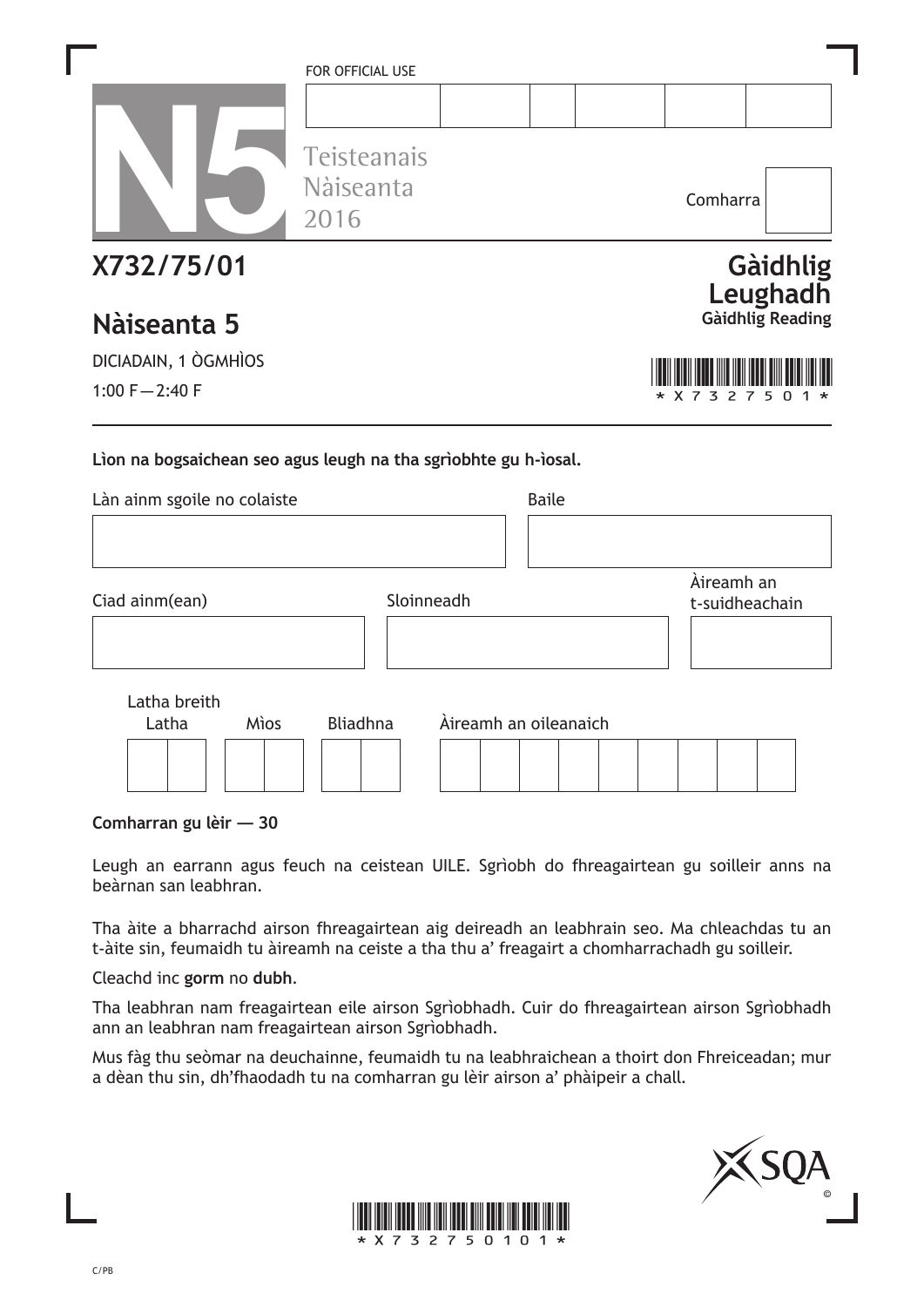## **Comharran gu lèir — 30 Leugh an earrann agus feuch na ceistean UILE.**

## *Tha an earrann a leanas ag innse mun sgrìobhadair ainmeil J R R Tolkien.*

### **J R R Tolkien**

B' ann an Afraga a Deas a rugadh *John Ronald Reuel Tolkien* ann an 1892. Bha a phàrantan air imrich a dhèanamh à Sasainn chun na dùthcha sin an dèidh dha athair obair fhaighinn mar mhanaidsear banca an sin. 'S cinnteach gun robh beatha a' bhalaich òig air a bhith gu math diofraichte mur an robh athair air bàsachadh nuair nach robh e ach trì bliadhna a dh'aois. Cha robh teachd-a-steach tuilleadh aig an teaghlach 's bha aca ri tilleadh a Shasainn far an do dh'fhuirich iad ann an taigh seanmhair *John* ann am Birmingham. Dh'fhàs òige *John* na bu duilghe buileach nuair a bhàsaich a mhàthair goirid an dèidh sin. Bha a mhàthair ge-tà air buaidh mhòr a thoirt air *John*. 'S i fhèin a theagaisg dha a bhith a' leughadh 's gun e ach ceithir bliadhna a dh'aois. Cha b' fhada gus an robh e comasach air sgrìobhadh gu fileanta.

Ged a bha *Tolkien* dèidheil air ealain agus nàdar, bha e follaiseach gur e litreachas an rud a b' inntinniche dha. Chuireadh e seachad ùine mhòr na òige a' leughadh. Chòrdadh nobhailean de gach seòrsa ris. Thug *Tolkien* a-mach ceum ann an Oilthigh Oxford ann an cànan agus litreachas na Beurla. Phòs e goirid an dèidh dha crìoch a chur air a' cheum sin ach cha b' fhada gus an robh aige ri falbh a shabaid anns a' Chiad Chogadh. Thug na dh'fhiosraich e sa chogadh buaidh mhòr air. Bhàsaich mòran de a charaidean agus b' iomadh sealladh eagalach a chunnaic e. Dh'fhàs e fhèin bochd fhad 's a bha e a' sabaid 's bha aige ri ùine a chur seachad ann an ospadail. Ach nuair a thòisich e a' fàs na b' fheàrr, thòisich e air bàrdachd a sgrìobhadh.

Fhuair *Tolkien* obair ann an Roinn na Beurla ann an Oilthigh Leeds ann an 1920. Còig bliadhna an dèidh sin ghluais e air ais gu Oxford far an do ghabh e obair phroifeasair os-làimh. Bha ceathrar chloinne aig Tolkien mun àm sin. Bhiodh e a' cruthachadh sgeulachdan dhaibh na inntinn agus thòisich e air cuid dhiubh a sgrìobhadh. Ann an 1937, chaidh tè dhiubh, *The Hobbit*, fhoillseachadh. Bha an leabhar seo cho soirbheachail 's gun deach iarraidh air *Tolkien* barrachd sgeulachdan a chruthachadh mu na caractaran a nochd ann. Mar sin, thòisich e air *The Lord of the Rings* a sgrìobhadh. Bhiodh e ag obair air an leabhar sin airson dà bhliadhna dheug mus deach fhoillseachadh, mu dheireadh thall, ann an 1954. Cha b' fhada gus an robh i air a faicinn mar tè de na sgeulachdan a bu mhotha a thug buaidh air litreachas an t-saoghail a-riamh. Tha an sgeulachd air a meas le mòran mar an tè a b' fheàrr a chaidh a sgrìobhadh anns an fhicheadamh linn. Tha *The Lord of the Rings* cuideachd am measg nan leabhraichean a bu mhotha a chaidh a reic anns an t-saoghal air fad. Ged a bha ùghdaran eile air sgeulachdan mac-meanmach a sgrìobhadh roimhe seo, dh'fhàs an gnè-sgrìobhaidh seo fada na bu chumanta agus na b' fhasanta ri linn obair *Tholkien*. Thug an sgeulachd aig *Tolkien* misneachd do sgrìobhadairean eile an saoghal aca fhèin a chruthachadh.

Chaidh an sgeulachd *The Lord of the Rings* a thaisbeanadh as ùr do ghinealach nas òige nuair a chaidh trì filmichean a dhèanamh dhith bho chionn beagan 's deich bliadhna. B' e fear de na pròiseactan film a bu mhotha a rinneadh a-riamh a bha ann. Chosg e faisg air dà cheud millean not agus mhair am pròiseact ochd bliadhna. Mar an leabhar, bha e glè shoirbheachail. Bhuannaich an treas film aon *Oscar* deug — an àireamh a bu mhotha a bhuannaich film a-riamh. Thug na filmichean air mòran an leabhar a cheannach agus dh'fhàs *Tolkien* na b' ainmeile buileach. 'S beag fios a bha aig *Tolkien* nuair a thòisich e a' sgrìobhadh gun robh a leithid de bhuaidh gu bhith aige air litreachas an t-saoghail.

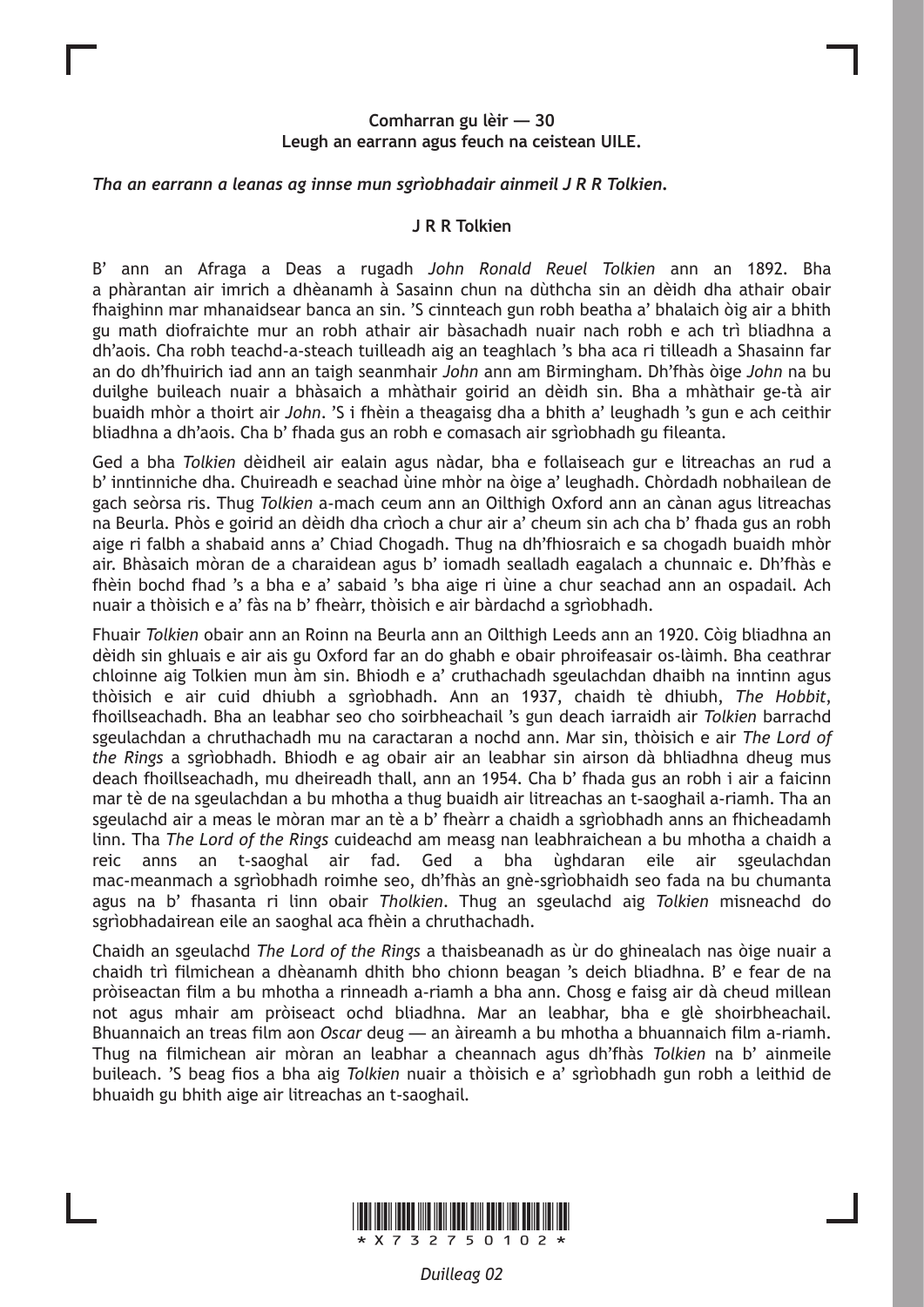| Ceistean |                                                                                                                                                                                                                                                                       | <b>COMHARRAN</b> | NA<br><b>SGRÌOBH</b><br>AN SEO |
|----------|-----------------------------------------------------------------------------------------------------------------------------------------------------------------------------------------------------------------------------------------------------------------------|------------------|--------------------------------|
|          | 1. (a) Carson a chaidh teaghlach Tholkien a dh'Afraga a Deas?                                                                                                                                                                                                         | $\overline{2}$   |                                |
|          | (b) Saoil dè na dòighean anns an robh beatha Tholkien air a bhith<br>diofraichte mur an robh athair air bàsachadh?                                                                                                                                                    | $\overline{2}$   |                                |
|          | <u> 1989 - Johann Barn, fransk politik (d. 1989)</u><br>(c) Dè a' bhuaidh a bha aig a mhàthair air Tolkien?                                                                                                                                                           | $\overline{2}$   |                                |
|          | 2. Dè tha a' dearbhadh gur e litreachas a b' inntinniche dha Tolkien na òige?                                                                                                                                                                                         | 3                |                                |
|          | 3. Dè na rudan anns a' Chiad Chogadh a thug buaidh air Tolkien.                                                                                                                                                                                                       | $\overline{3}$   |                                |
|          | the control of the control of the control of the control of the control of the control of the control of the control of the control of the control of the control of the control of the control of the control of the control<br>4. Dè an dà obair a bha aig Tolkien? | $\overline{2}$   |                                |
|          |                                                                                                                                                                                                                                                                       |                  |                                |

*Duilleag 03*

**[Tionndaidh an duilleag**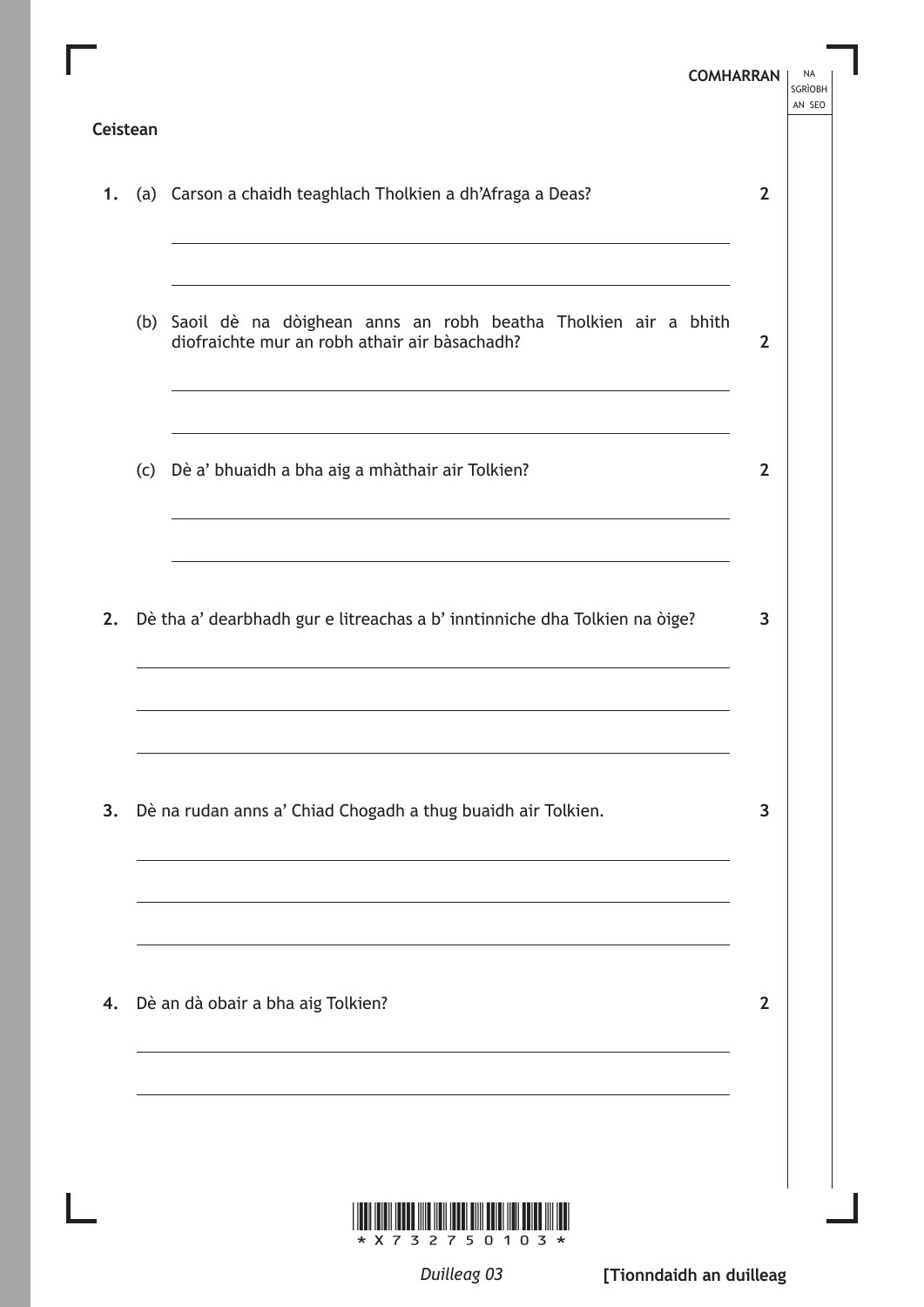\*X732750104\* **COMHARRAN** | NA **SGRÌOBH** 5. (a) Saoil carson a tha e air innse dhuinn anns an earrainn gun robh clann aig Tolkien? (b) Dè tha a' dearbhadh dhuinn gun robh a' chiad nobhail aig Tolkien, *The Hobbit*, soirbheachail? **6.** (a) Dè am fiosrachadh a tha a' nochdadh dhuinn gur dòcha nach robh e furasta dha Tolkien *The Lord of the Rings* a sgrìobhadh? (b) Thoir geàrr-chunntas air a' bhuaidh a bha aig *The Lord of the Rings* air litreachas an t-saoghail. **7.** Thoir cunntas air na prìomh rudan a tha sinn a' faighinn a-mach mun phròiseact gus *The Lord of the Rings* a dhèanamh na fhilm. **2 2 2 4 4**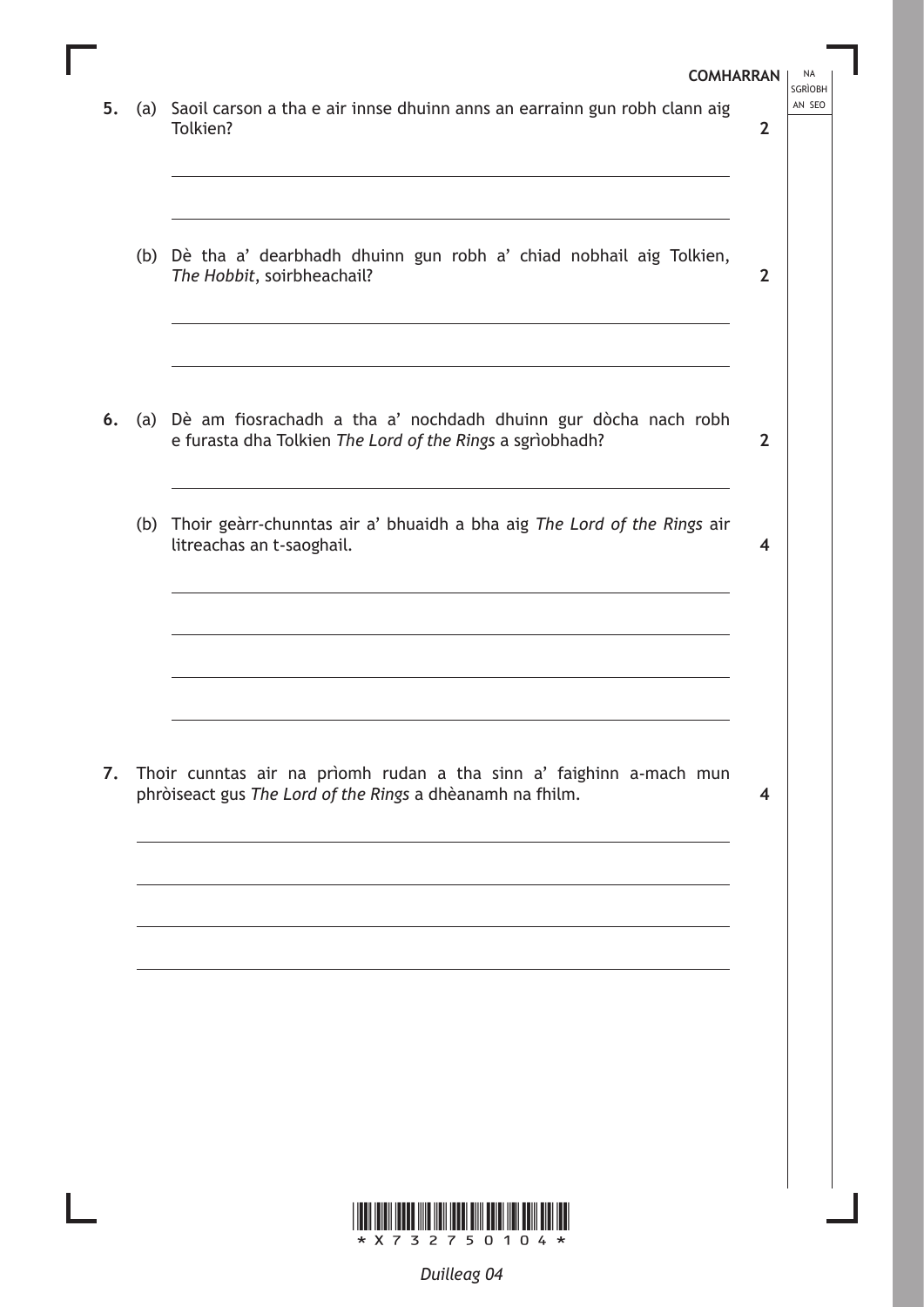### **COMHARRAN**

 $\mathbf{2}$ 

- **NA** SGRÌOBH AN SEO
- 8. Nad bheachd, dè an dà phrìomh amas a bha aig an sgrìobhadair? Beachdaich air an earrann air fad.

[CRÌOCH A' PHÀIPEIR]

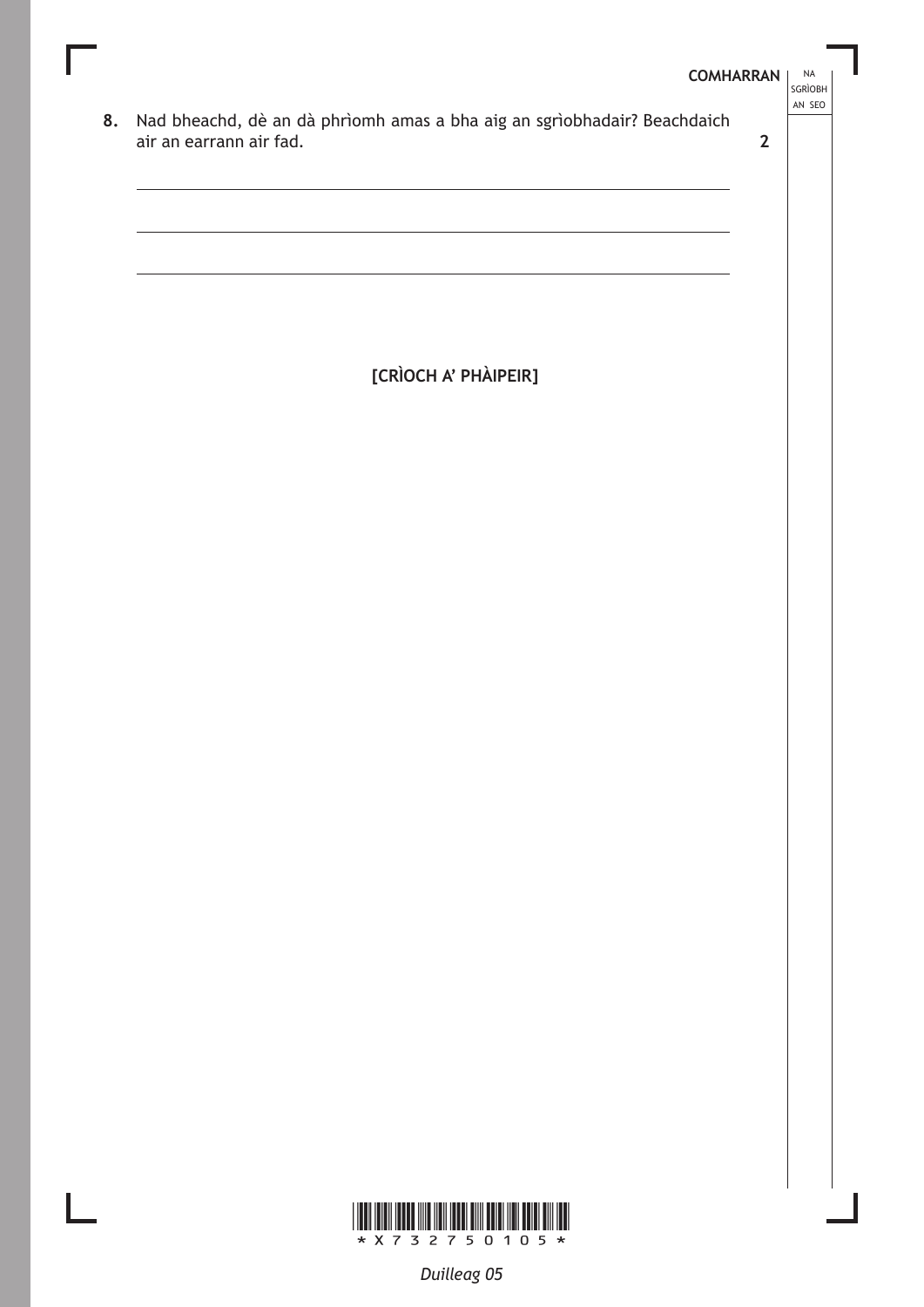**NA** 

# ÀITE A BHARRACHD AIRSON FHREAGAIRTEAN



L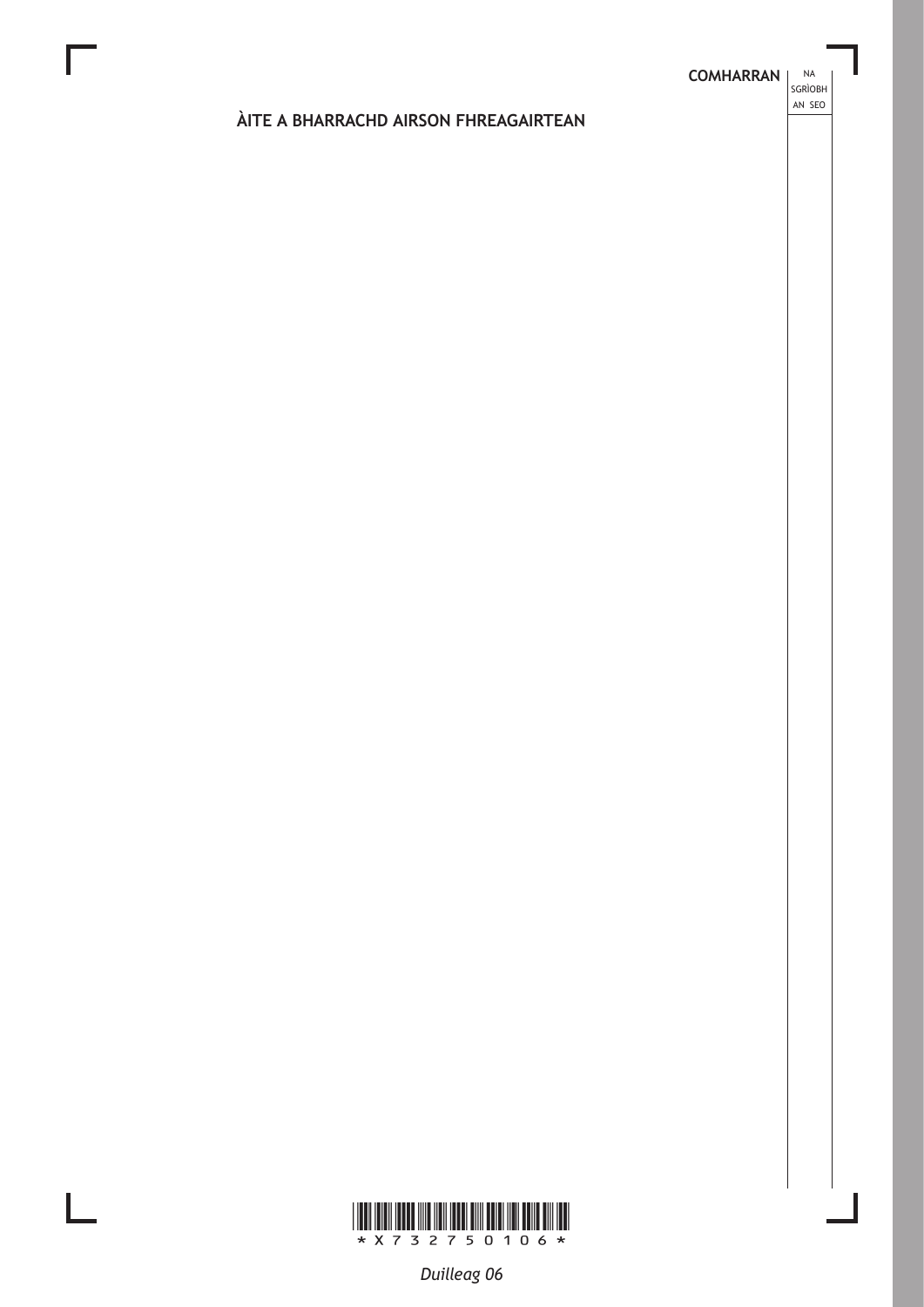**NA** 

# ÀITE A BHARRACHD AIRSON FHREAGAIRTEAN



 $\mathbf{L}$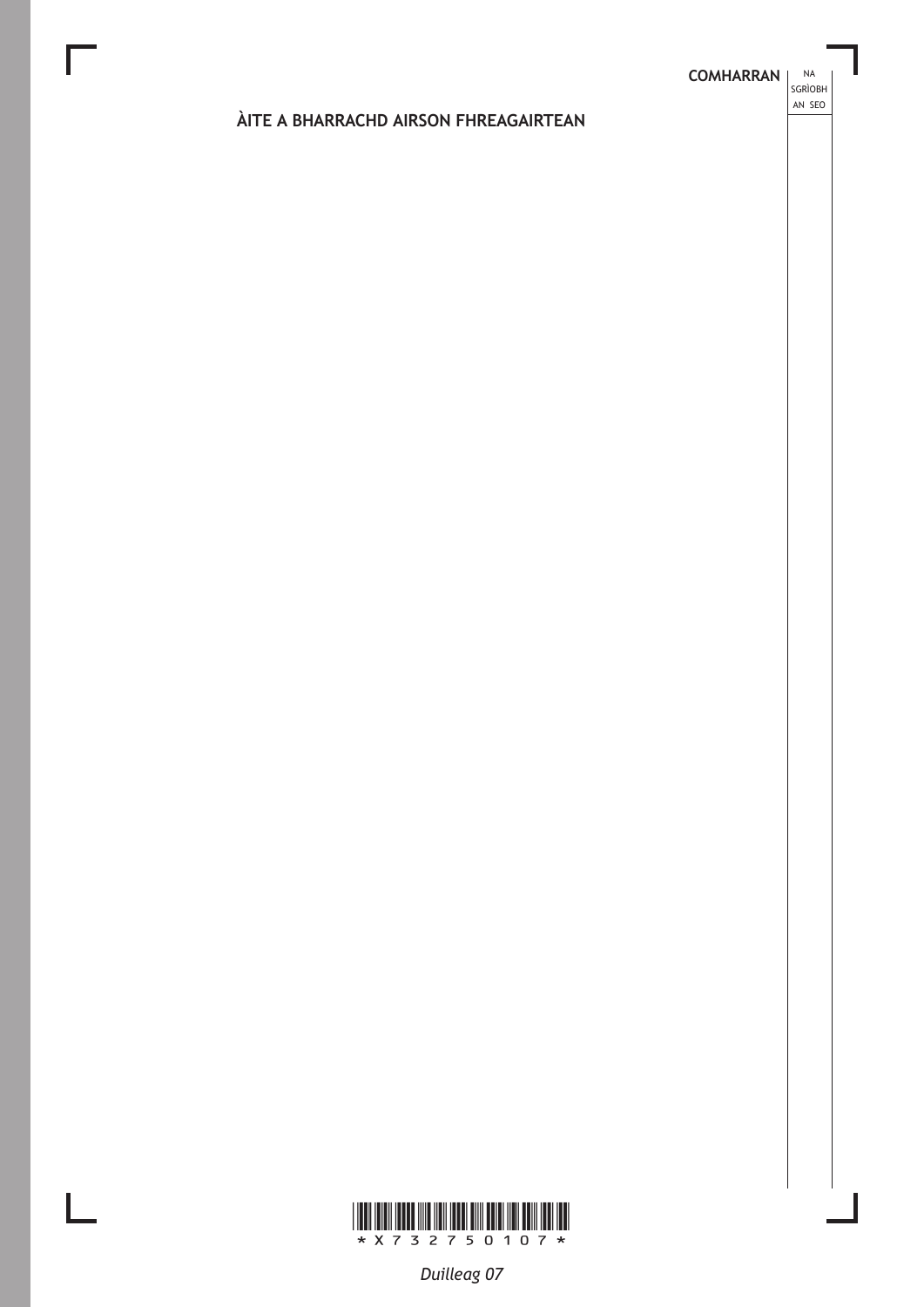NA SGRÌOBH AIR AN DUILLEIG SEO



 $\mathbf{L}$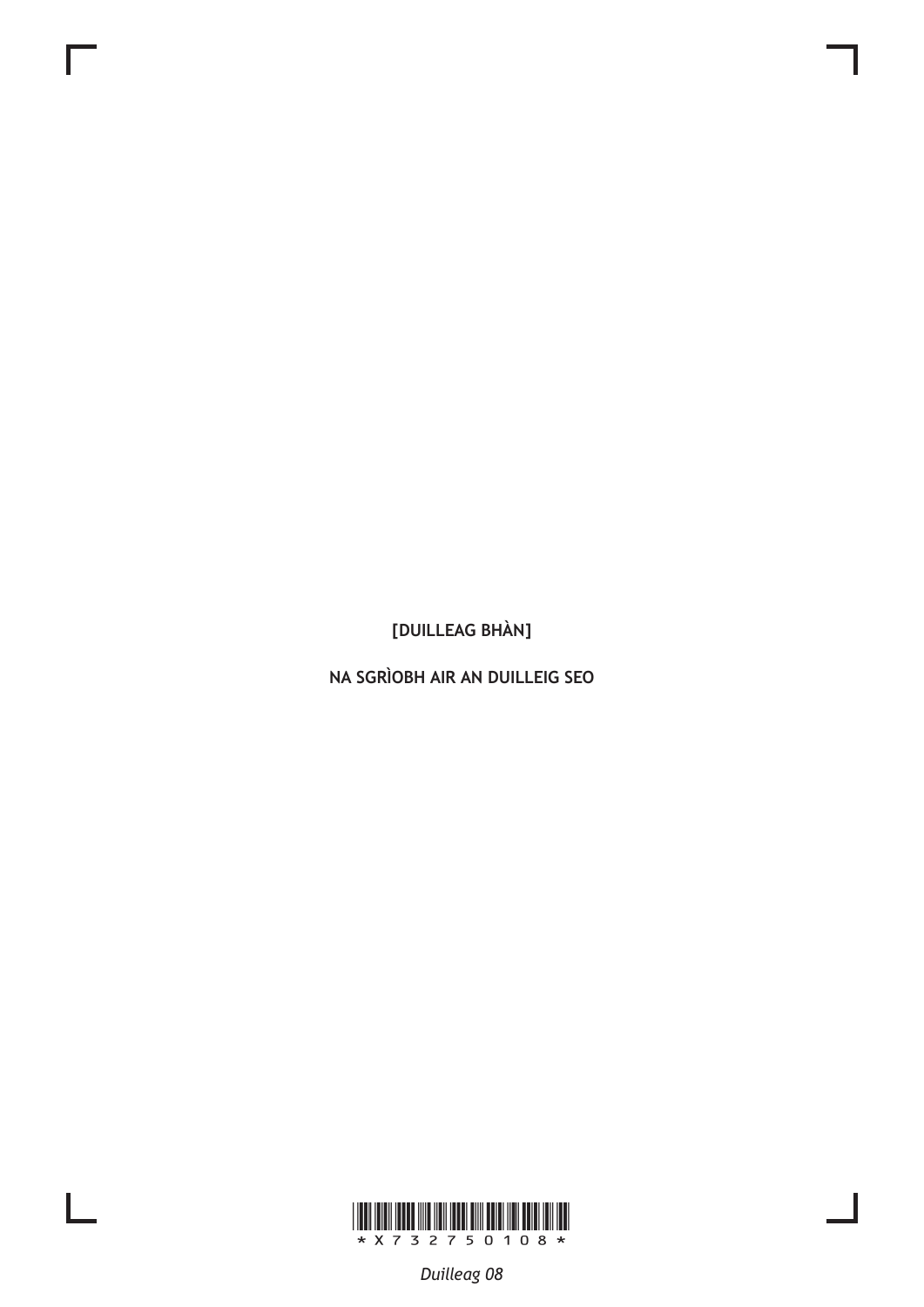|                                                                                                | FOR OFFICIAL USE<br>Teisteanais<br>Nàiseanta<br>2016 |                       |              | Comharra                     |                        |
|------------------------------------------------------------------------------------------------|------------------------------------------------------|-----------------------|--------------|------------------------------|------------------------|
| X732/75/02<br>Nàiseanta 5                                                                      |                                                      |                       |              |                              | Gàidhlig<br>Sgrìobhadh |
| DICIADAIN, 1 ÒGMHÌOS                                                                           |                                                      |                       |              |                              |                        |
| 1:00 $F - 2:40 F$                                                                              |                                                      |                       |              | 3<br>2<br>7                  | 5                      |
| Lion na bogsaichean seo agus leugh na tha sgrìobhte gu h-ìosal.<br>Làn ainm sgoile no colaiste |                                                      |                       | <b>Baile</b> |                              |                        |
| Ciad ainm(ean)                                                                                 |                                                      | Sloinneadh            |              | Àireamh an<br>t-suidheachain |                        |
| Latha breith<br>Latha<br>Mìos                                                                  | <b>Bliadhna</b>                                      | Àireamh an oileanaich |              |                              |                        |

**Comharran gu lèir — 20**

Feuch AON cheist. Sgrìobh do fhreagairtean gu soilleir anns na beàrnan san leabhran.

Tha àite a bharrachd airson fhreagairtean aig deireadh an leabhrain seo. Ma chleachdas tu an t-àite sin, feumaidh tu àireamh na ceiste a tha thu a' freagairt a chomharrachadh gu soilleir.

Cleachd inc **gorm** no **dubh**.

Tha leabhran nam freagairtean eile airson Leughadh. Cuir do fhreagairtean airson Leughadh ann an leabhran nam freagairtean airson Leughadh.

Mus fàg thu seòmar na deuchainne, feumaidh tu na leabhraichean a thoirt don Fhreiceadan; mur a dèan thu sin, dh'fhaodadh tu na comharran gu lèir airson a' phàipeir a chall.



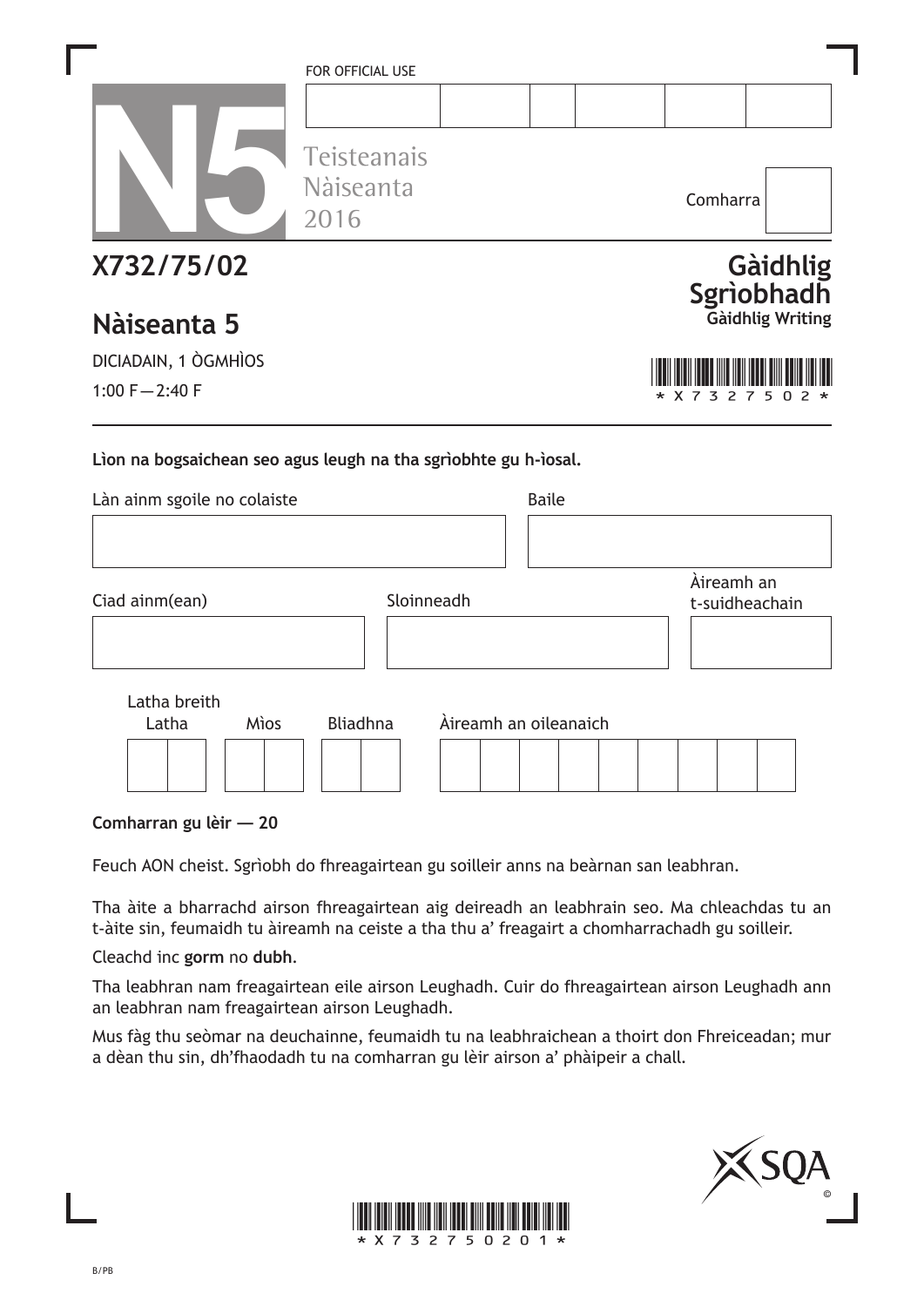# **Comharran gu lèir — 20 Feuch AON cheist.**

- **1.** Tha barrachd dhealbhan-cluich Gàidhlig air nochdadh anns na beagan bhliadhnachan mu dheireadh. Inns mu dhealbh-chluich a chunnaic thu no a leugh thu o chionn ghoirid agus mìnich carson a chòrd e riut.
- **2.** Tagh nobhail no sgeulachd-ghoirid a leugh thu am-bliadhna agus a chòrd riut. Inns carson a thug an nobhail no an sgeulachd ghoirid buaidh ort.
- **3.** Tagh bàrdachd a leugh thu tron bhliadhna anns an robh ìomhaigheachd. Inns mar a neartaich seo ciall na bàrdachd dhut. Faodaidh tu togail air sgilean eile a chleachd am bàrd/a' bhàna-bhàrd cuideachd.
- **4.** Inns mu fhilm no mu phrògram Gàidhlig a thug buaidh mhòr ort. Beachdaich air plot, caractaran, suidheachadh no rud sam bith eile a tha freagarrach.
- **5.** Inns mu rannsachadh a rinn thu am-bliadhna air cuspair a tha ceangailte ri cultar na Gàidhlig. Sgrìobh aiste mu dheidhinn.

Dh'fhaodadh tu togail air na puingean seo:

Carson a thagh thu an cuspair? Dè na dòighean a chleachd thu airson an cuspair a rannsachadh? Dè fhuair thu a-mach? Dè na co-dhùnaidhean chun an tàinig thu aig a' cheann thall?

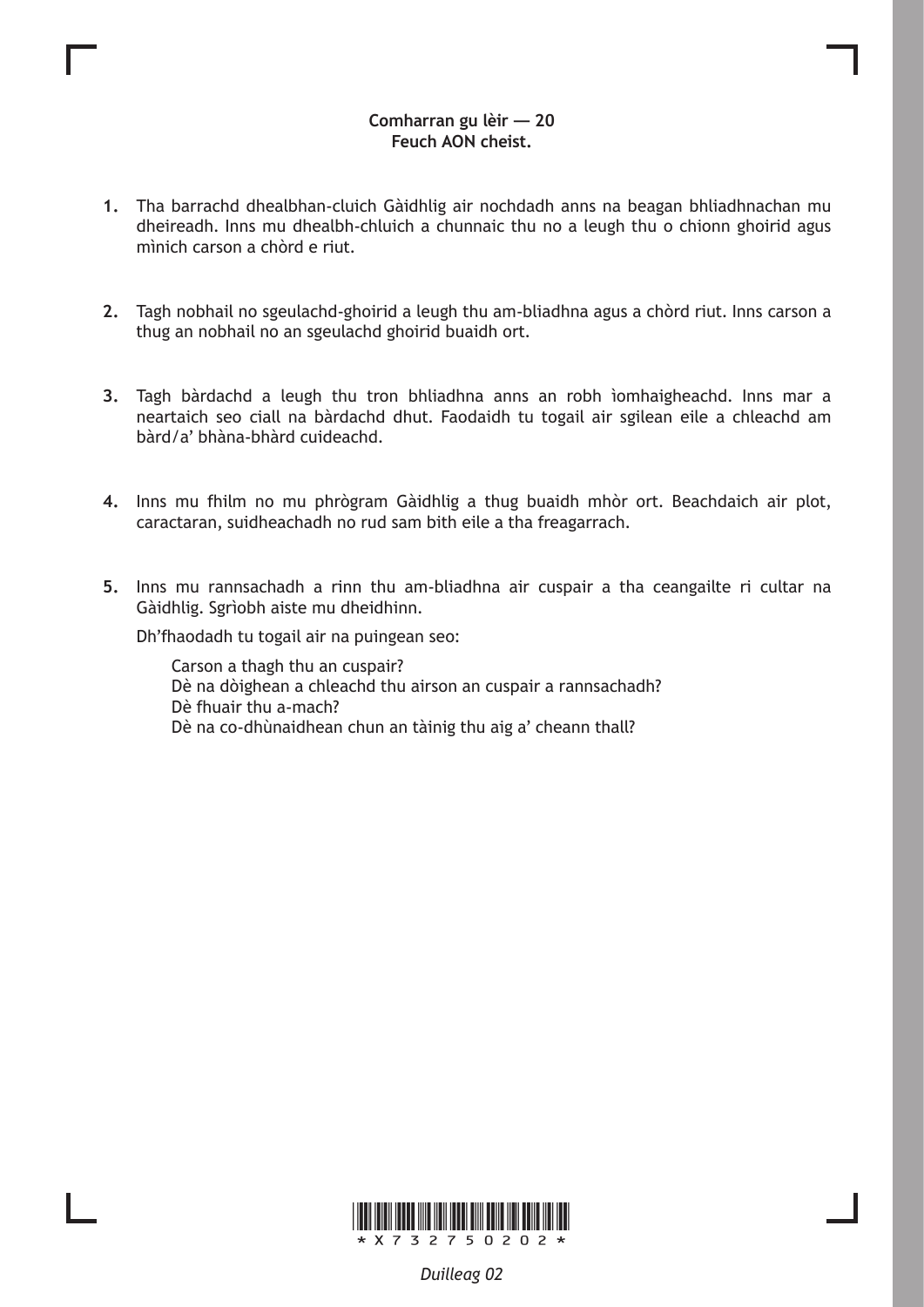|                        | <b>COMHARRAN</b> | NA<br>SGRÌOBH<br>AN SEO |
|------------------------|------------------|-------------------------|
| <b>ÀITE FHREAGAIRT</b> |                  |                         |
|                        |                  |                         |
|                        |                  |                         |
|                        |                  |                         |
|                        |                  |                         |
|                        |                  |                         |
|                        |                  |                         |
|                        |                  |                         |
|                        |                  |                         |
|                        |                  |                         |
|                        |                  |                         |
|                        |                  |                         |
|                        |                  |                         |
|                        |                  |                         |
|                        |                  |                         |
|                        |                  |                         |
|                        |                  |                         |
|                        |                  |                         |
|                        |                  |                         |
|                        |                  |                         |
|                        |                  |                         |
|                        |                  |                         |
|                        |                  |                         |
|                        |                  |                         |

Duilleag 03

\* X 7 3 2 7 5 0 2 0 3 \*

[Tionndaidh an duilleag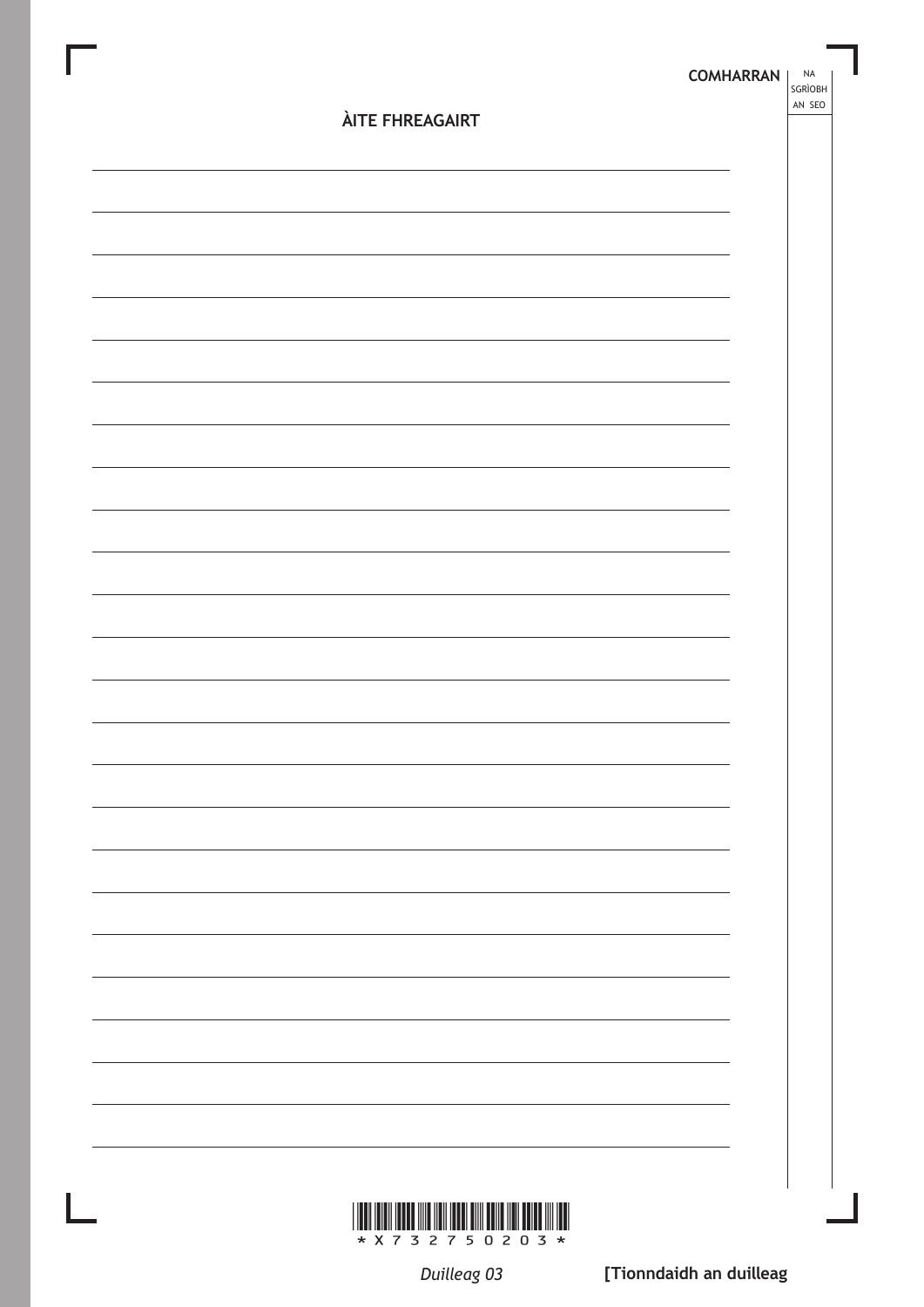|                                | SGRÌOBH<br>AN SEO |
|--------------------------------|-------------------|
| ÀITE FHREAGAIRT (a' leantainn) |                   |
|                                |                   |
|                                |                   |
|                                |                   |
|                                |                   |
|                                |                   |
|                                |                   |
|                                |                   |
|                                |                   |
|                                |                   |
|                                |                   |
|                                |                   |
|                                |                   |
|                                |                   |
|                                |                   |
|                                |                   |
|                                |                   |
|                                |                   |
|                                |                   |
|                                |                   |
|                                |                   |
|                                |                   |
|                                |                   |
|                                |                   |
|                                |                   |
|                                |                   |
|                                |                   |
|                                |                   |

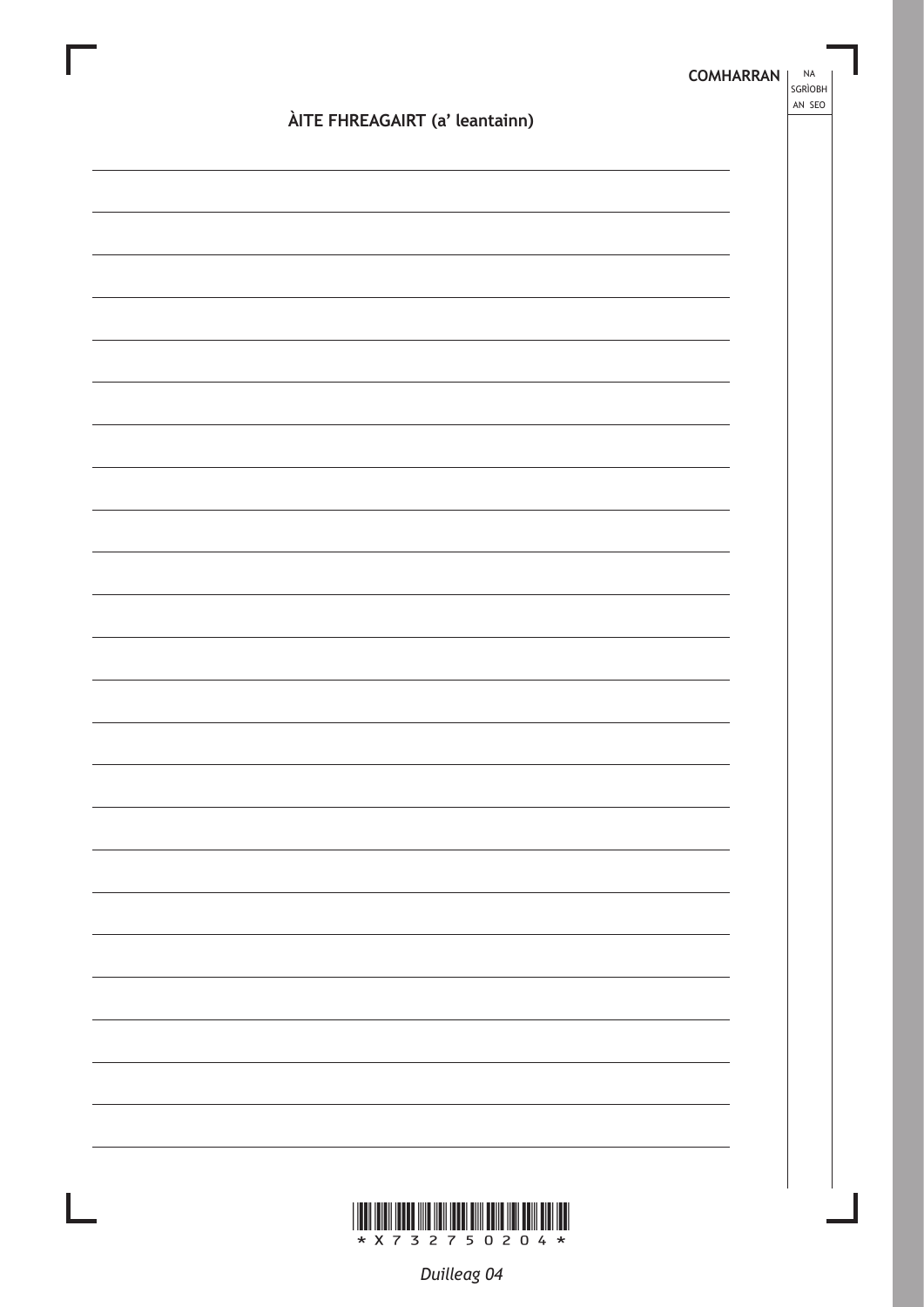|                                | <b>COMHARRAN</b> | NA<br>SGRÌOBH<br>AN SEO |
|--------------------------------|------------------|-------------------------|
| ÀITE FHREAGAIRT (a' leantainn) |                  |                         |
|                                |                  |                         |
|                                |                  |                         |
|                                |                  |                         |
|                                |                  |                         |
|                                |                  |                         |
|                                |                  |                         |
|                                |                  |                         |
|                                |                  |                         |
|                                |                  |                         |
|                                |                  |                         |
|                                |                  |                         |
|                                |                  |                         |
|                                |                  |                         |
|                                |                  |                         |
|                                |                  |                         |
|                                |                  |                         |
|                                |                  |                         |
|                                |                  |                         |
|                                |                  |                         |
|                                |                  |                         |
|                                |                  |                         |
|                                |                  |                         |
|                                |                  |                         |
|                                |                  |                         |

 $* X 7 3 2 7 5 0 2 0 5 *$ 

Duilleag 05 [Tionndaidh an duilleag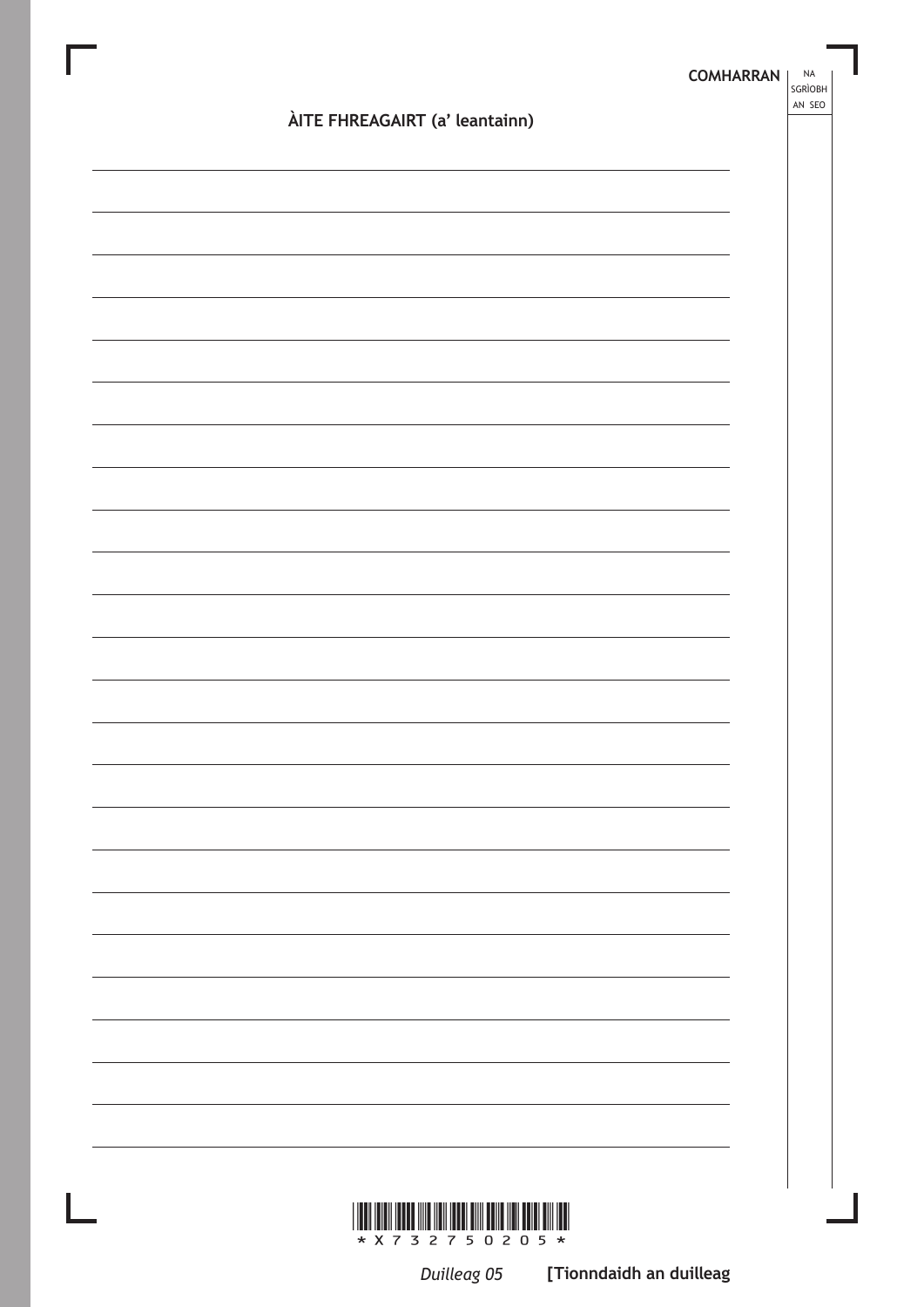| ÀITE FHREAGAIRT (a' leantainn) | <b>COMHARRAN</b> | <b>NA</b><br>SGRÌOBH<br>AN SEO |
|--------------------------------|------------------|--------------------------------|
|                                |                  |                                |
|                                |                  |                                |
|                                |                  |                                |
|                                |                  |                                |
|                                |                  |                                |
|                                |                  |                                |
|                                |                  |                                |
|                                |                  |                                |
|                                |                  |                                |
|                                |                  |                                |
|                                |                  |                                |
|                                |                  |                                |
|                                |                  |                                |
|                                |                  |                                |
|                                |                  |                                |
|                                |                  |                                |
|                                |                  |                                |
|                                |                  |                                |
|                                |                  |                                |
|                                |                  |                                |
|                                |                  |                                |
|                                |                  |                                |
|                                |                  |                                |
|                                |                  |                                |
|                                |                  |                                |
|                                |                  |                                |
|                                |                  |                                |
| [CRÌOCH A' PHÀIPEIR]           |                  |                                |

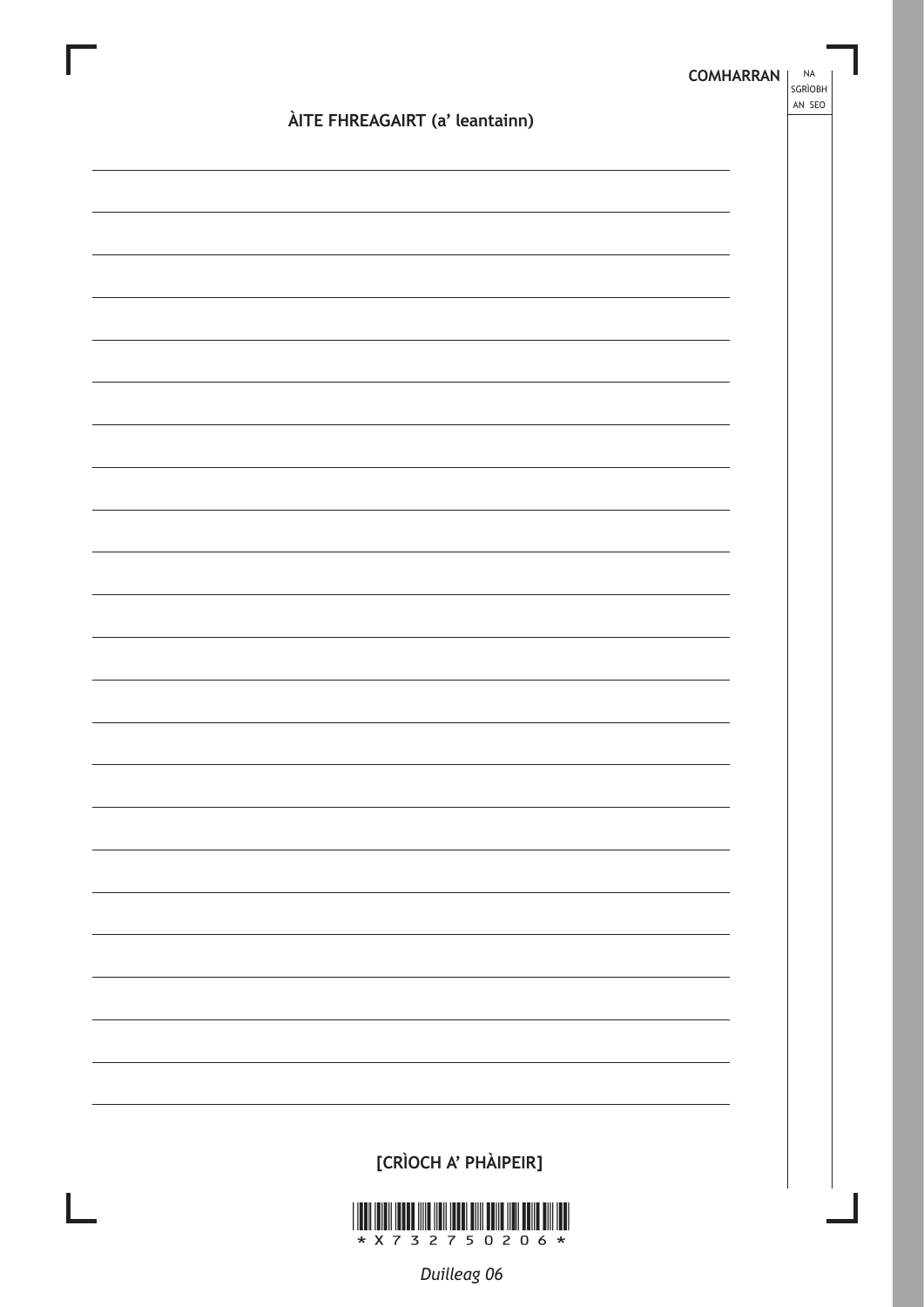**NA** 

# ÀITE A BHARRACHD AIRSON FHREAGAIRTEAN



 $\mathbf{L}$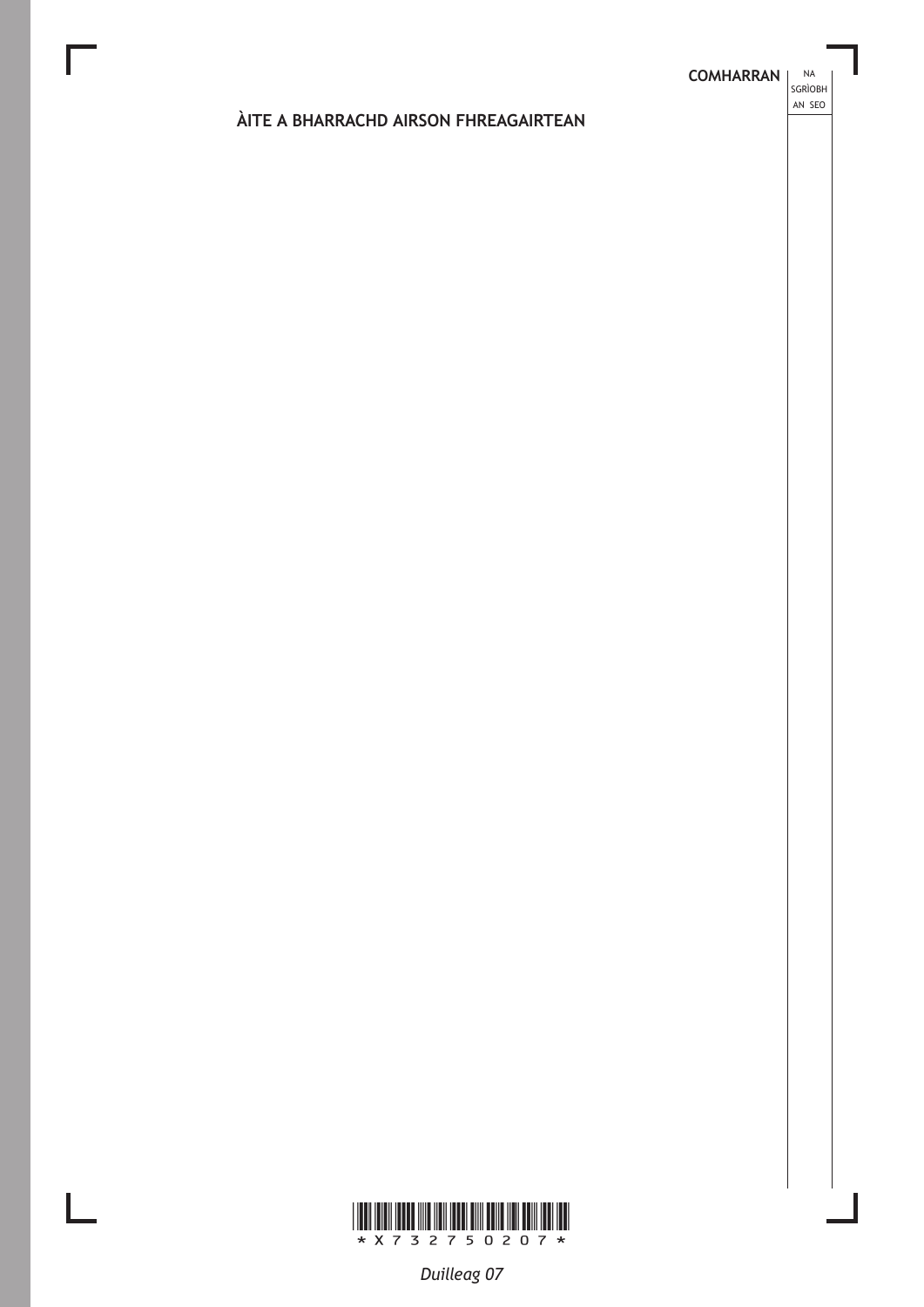**NA** 

# ÀITE A BHARRACHD AIRSON FHREAGAIRTEAN



L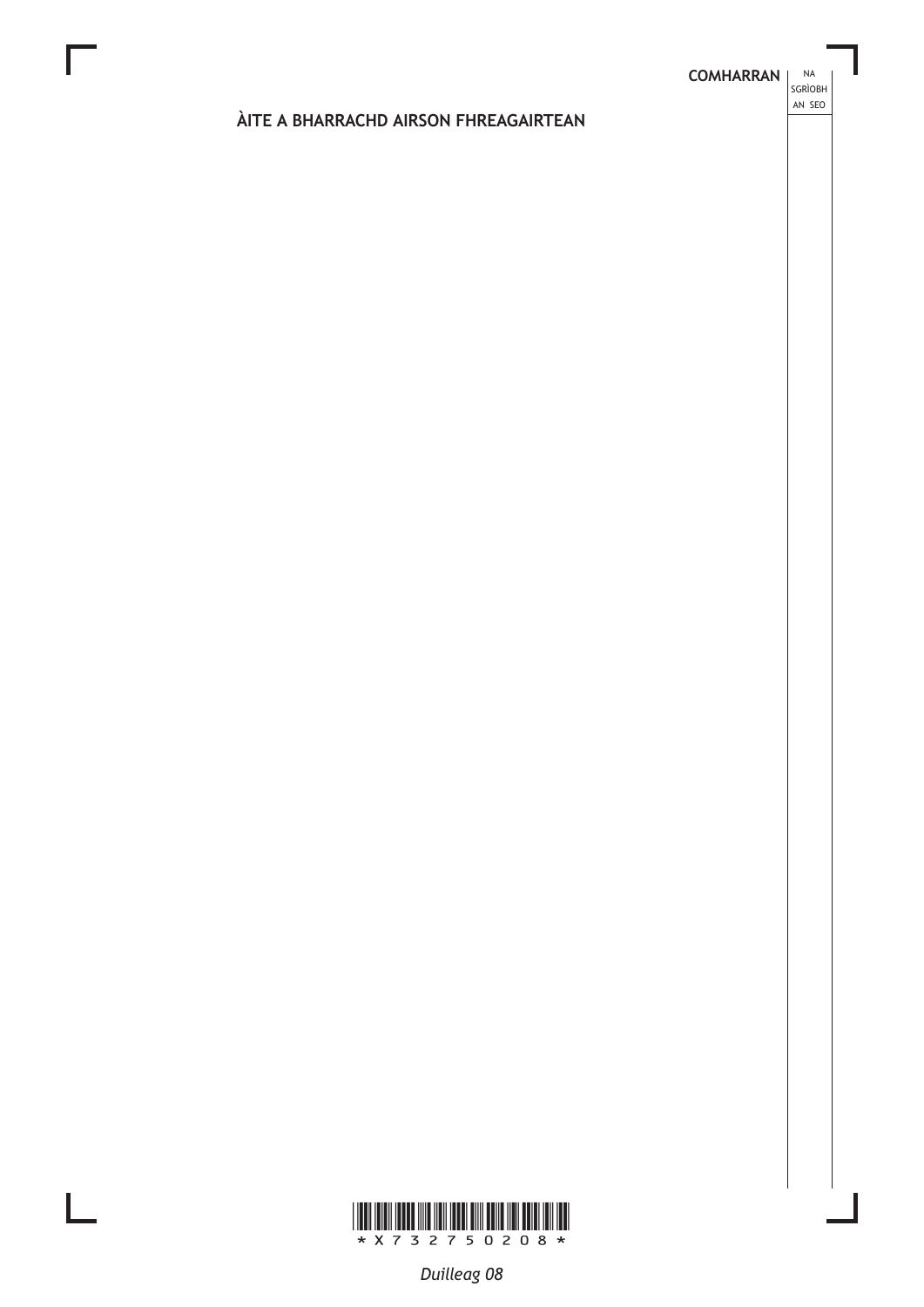|                                                                                                | FOR OFFICIAL USE<br>Teisteanais |            | Comharra<br>Gàidhlig<br><b>Eisteachd</b><br><b>Gàidhlig Listening</b><br><b>Baile</b><br>Àireamh an<br>t-suidheachain<br>Àireamh an oileanaich |  |  |  |  |
|------------------------------------------------------------------------------------------------|---------------------------------|------------|------------------------------------------------------------------------------------------------------------------------------------------------|--|--|--|--|
|                                                                                                | Nàiseanta<br>2016               |            |                                                                                                                                                |  |  |  |  |
| X732/75/03                                                                                     |                                 |            |                                                                                                                                                |  |  |  |  |
| Nàiseanta 5                                                                                    |                                 |            |                                                                                                                                                |  |  |  |  |
| DICIADAIN, 1 ÒGMHÌOS                                                                           |                                 |            |                                                                                                                                                |  |  |  |  |
| $3:00 F - 3:25 F (MOLADH)$                                                                     |                                 |            |                                                                                                                                                |  |  |  |  |
| Lion na bogsaichean seo agus leugh na tha sgrìobhte gu h-ìosal.<br>Làn ainm sgoile no colaiste |                                 |            |                                                                                                                                                |  |  |  |  |
|                                                                                                |                                 |            |                                                                                                                                                |  |  |  |  |
| Ciad ainm(ean)                                                                                 |                                 | Sloinneadh |                                                                                                                                                |  |  |  |  |
|                                                                                                |                                 |            |                                                                                                                                                |  |  |  |  |
| Latha breith                                                                                   | <b>Bliadhna</b>                 |            |                                                                                                                                                |  |  |  |  |
| Latha<br>Mìos                                                                                  |                                 |            |                                                                                                                                                |  |  |  |  |
|                                                                                                |                                 |            |                                                                                                                                                |  |  |  |  |

**Comharran gu lèir — 20**

Cluinnidh tu earrann dà thuras, le còig mionaidean eadar gach turas. **Mus cluinn thu an earrann, bidh aon mhionaid agad airson na ceistean a leughadh.**

Feuch na ceistean UILE.

Chan fhaod thu faclair Gàidhlig a chleachdadh.

Sgrìobh do fhreagairtean gu soilleir anns na beàrnan san leabhran. Tha àite a bharrachd airson fhreagairtean aig deireadh an leabhrain seo. Ma chleachdas tu an t-àite sin, feumaidh tu àireamh na ceiste a tha thu a' freagairt a chomharrachadh gu soilleir.

Cleachd inc **gorm** no **dubh**.

Chan fhaod thu rùm nan deuchainnean fhàgail ro chrìoch na deuchainne.

Mus fàg thu seòmar na deuchainne, feumaidh tu an leabhran seo a thoirt don Fhreiceadan; mura dèan thu sin, dh'fhaodadh tu na comharran gu lèir airson a' phàipeir a chall.



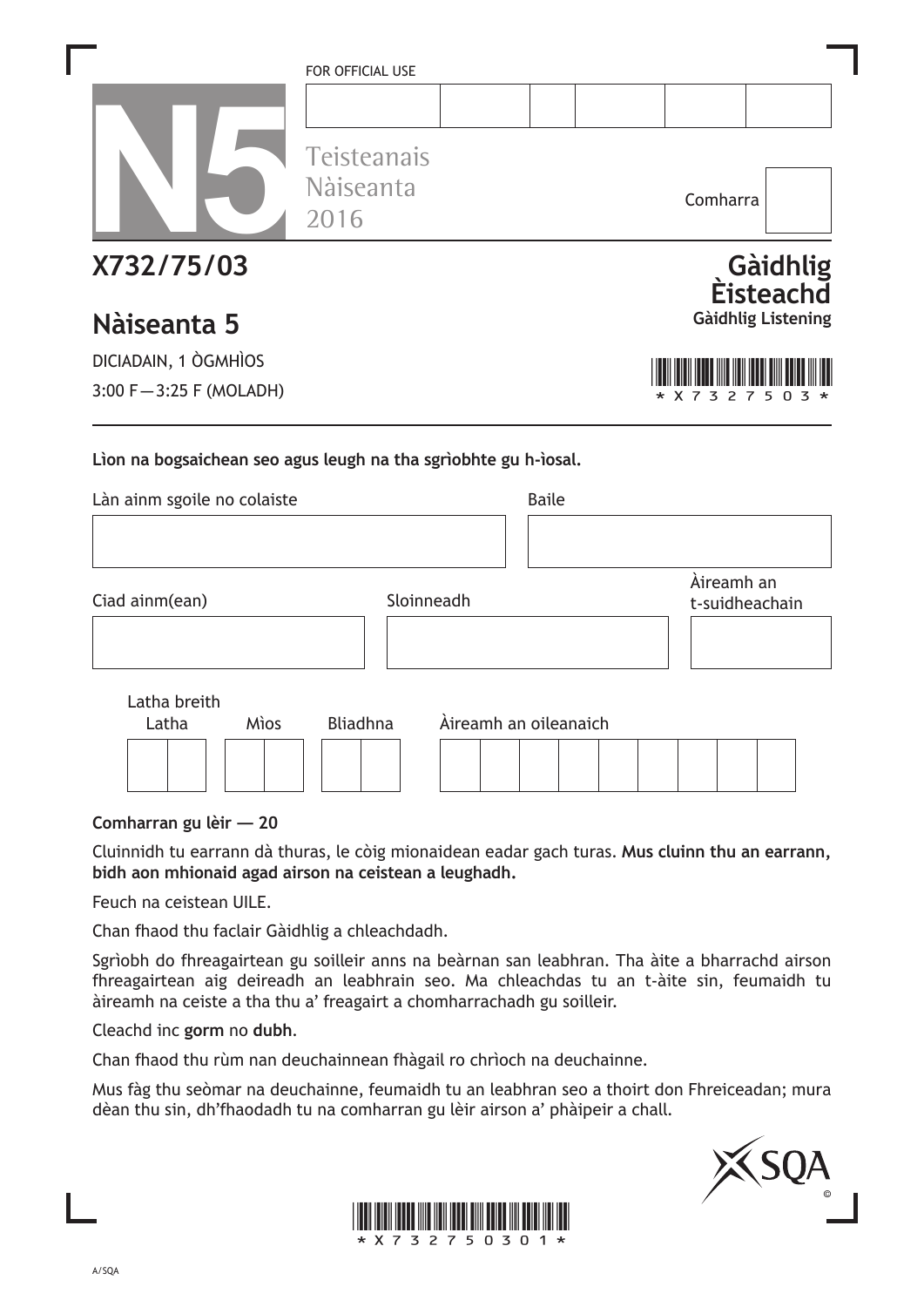|    | Comharran gu lèir - 20                                                                                                                                                                                                                                                |                |  |
|----|-----------------------------------------------------------------------------------------------------------------------------------------------------------------------------------------------------------------------------------------------------------------------|----------------|--|
| 1. | Ainmich dà bheachd a bha aig Calum air New Zealand.                                                                                                                                                                                                                   | $\overline{2}$ |  |
| 2. | Carson a chaidh tòrr obair-togail a dhèanamh ann an Christchurch?                                                                                                                                                                                                     | $\overline{2}$ |  |
| 3. | Dè tha sònraichte mu na gàrraidhean?<br>the control of the control of the control of the control of the control of the control of the control of the control of the control of the control of the control of the control of the control of the control of the control | 1              |  |
| 4. | Carson a tha Loch Tekapo air inbhe shònraichte a bhuannachadh?                                                                                                                                                                                                        | 3              |  |
| 5. | (a) Ainmich dà dhòigh anns a bheil New Zealand coltach ri Alba.                                                                                                                                                                                                       | $\overline{2}$ |  |
|    | (b) Carson a chaidh filmichean ainmeil a dhèanamh ann?                                                                                                                                                                                                                | 1              |  |
|    |                                                                                                                                                                                                                                                                       |                |  |

Γ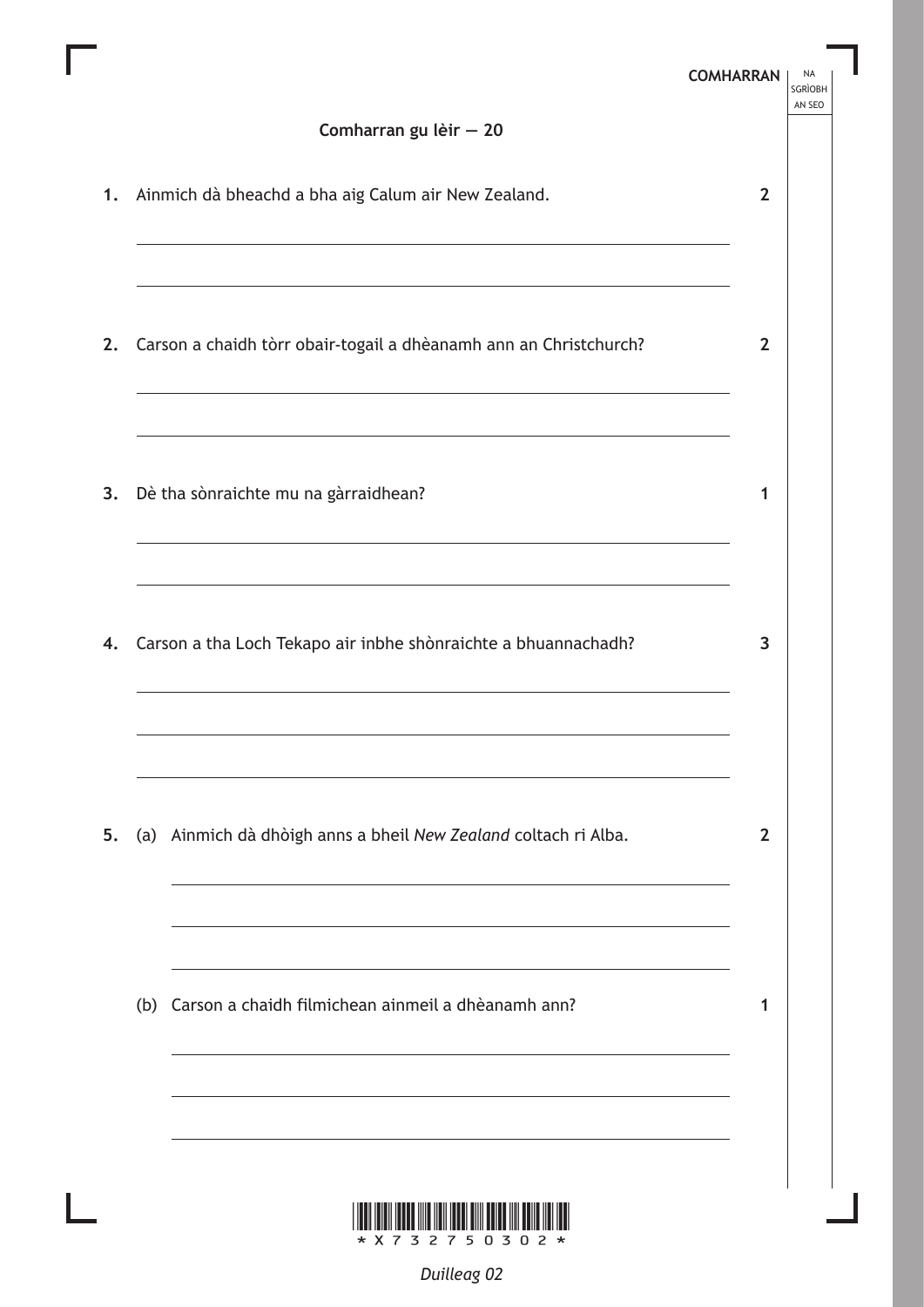|    | <b>COMHARRAN</b>                                                                                                                 |                | <b>NA</b><br><b>SGRÌOBH</b> |
|----|----------------------------------------------------------------------------------------------------------------------------------|----------------|-----------------------------|
| 6. | Ainmich dà rud a dh'fhaodas daoine a dhèanamh ann am Baile na Banrighinn.                                                        | $\mathbf{2}$   | AN SEO                      |
| 7. | Dè gu sònraichte a tha na taighean-bìdh a' reic?                                                                                 | 1              |                             |
|    | 8. Dè a shaoil Calum mu na làithean-saora aige?                                                                                  | $\overline{2}$ |                             |
| 9. | Beachdaich air an earrainn gu lèir.<br>(a) A bharrachd air innse mu a thuras, dè am prìomh amas a chanadh tu a<br>bha aig Calum? | 1              |                             |
|    | (b) A' cleachdadh fianais bhon earrainn, seall dè cho soirbheachail 's a<br>choilean e amas.                                     | 3              |                             |
|    |                                                                                                                                  |                |                             |
|    | [CRÌOCH A' PHÀIPEIR]                                                                                                             |                |                             |
|    | 2750303                                                                                                                          |                |                             |

Г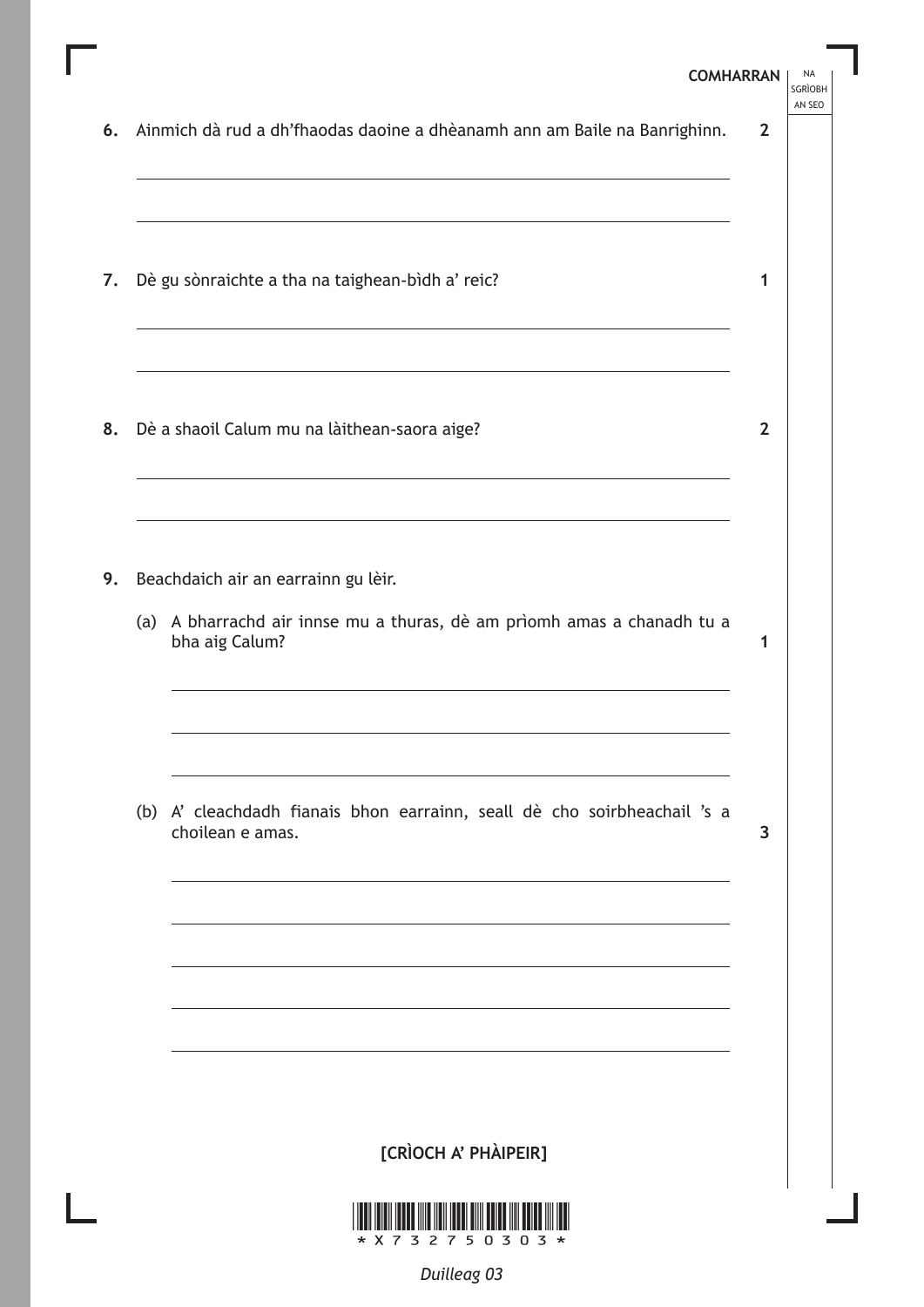**NA** 

# ÀITE A BHARRACHD AIRSON FHREAGAIRTEAN



L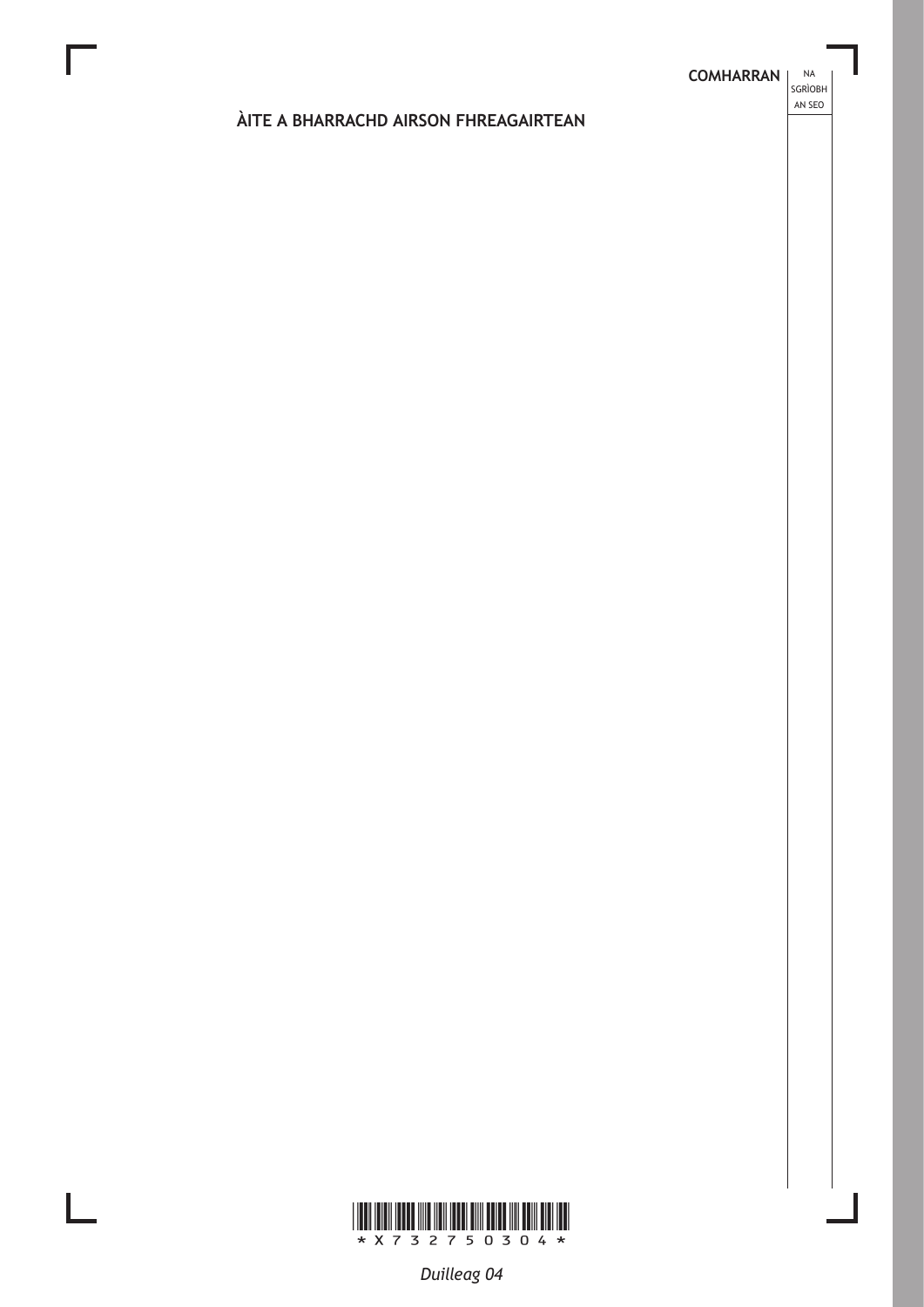**NA** 

# ÀITE A BHARRACHD AIRSON FHREAGAIRTEAN



 $\mathbf{L}$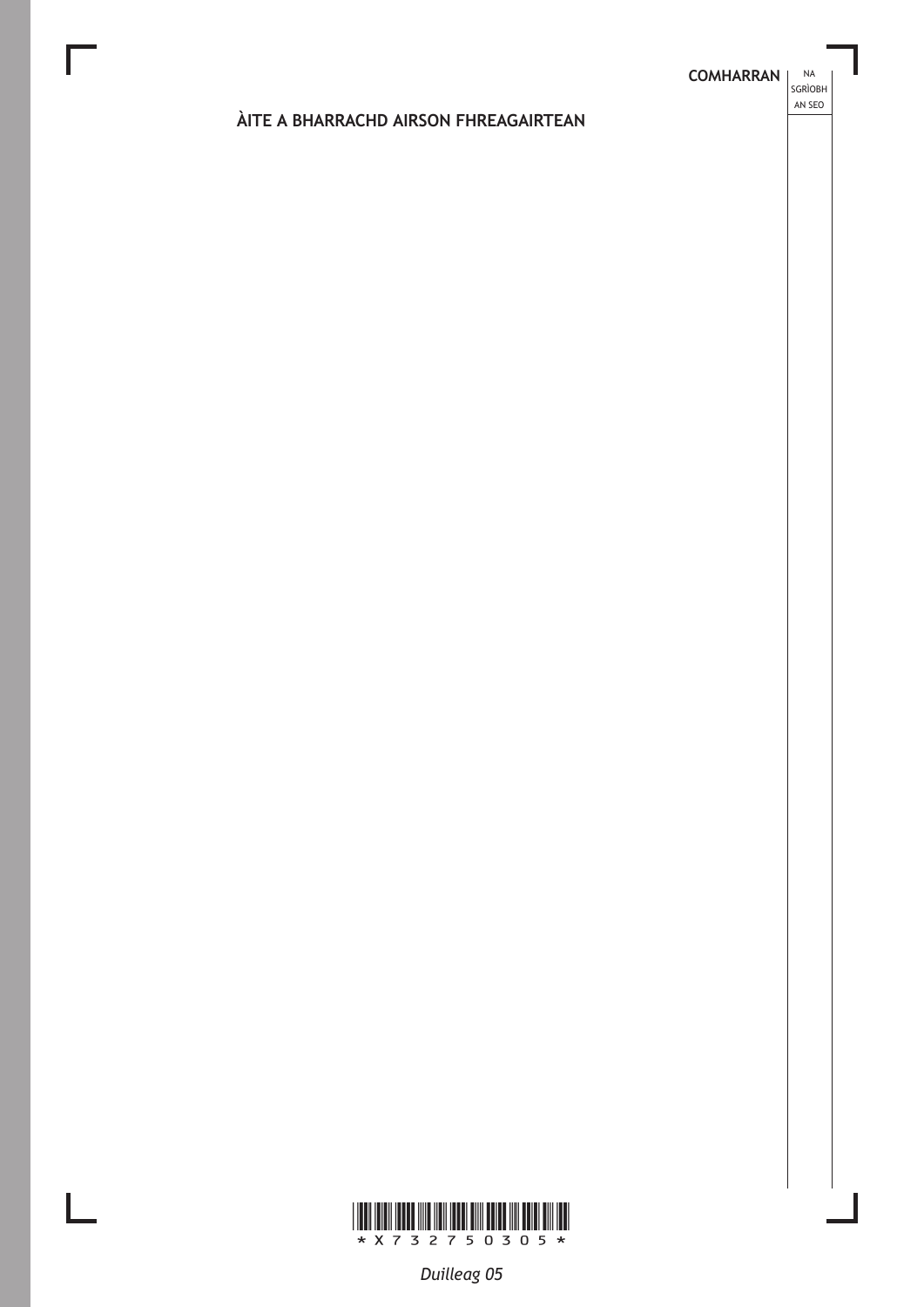NA SGRÌOBH AIR AN DUILLEIG SEO



 $\mathbf{L}$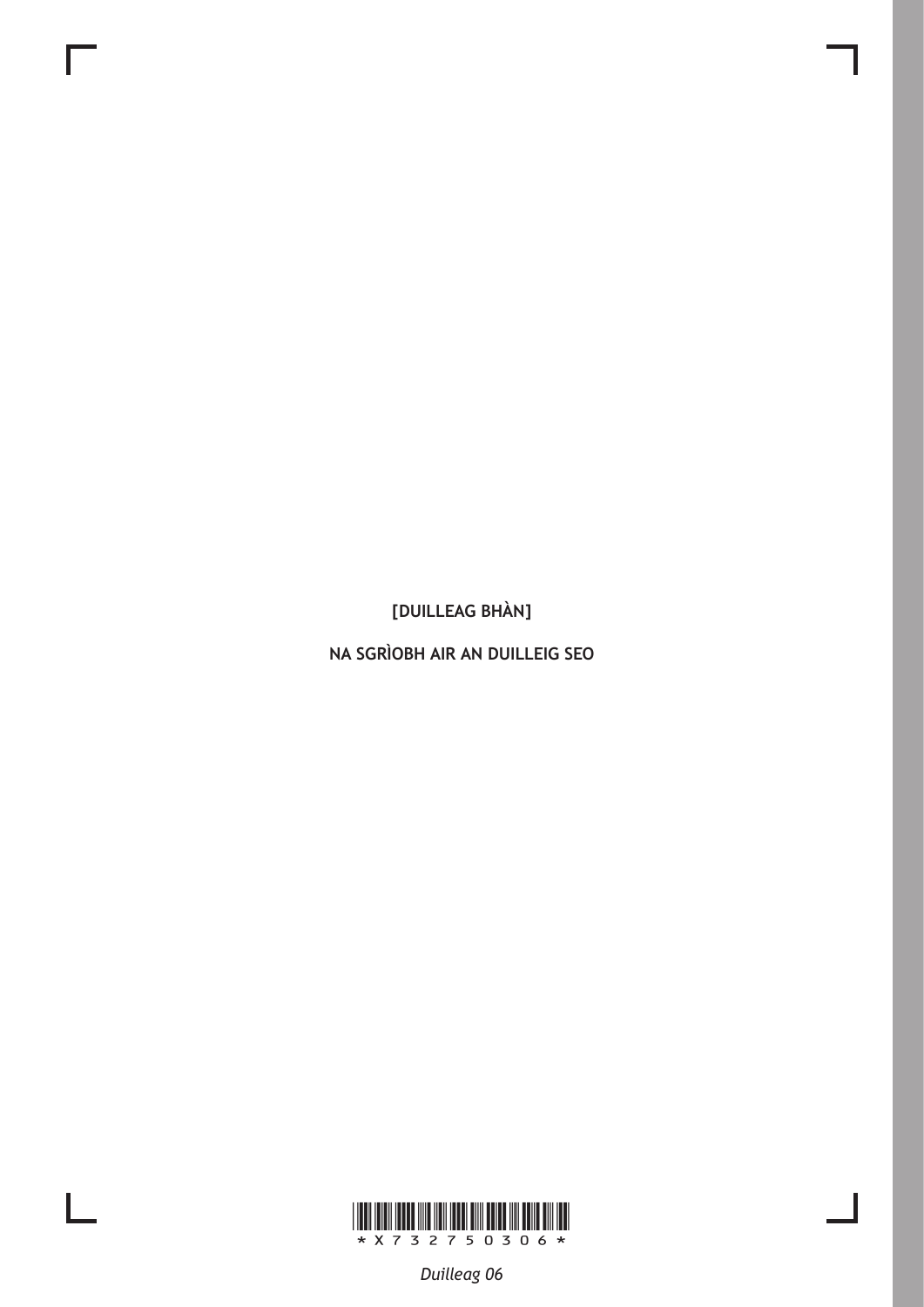NA SGRÌOBH AIR AN DUILLEIG SEO



 $\mathbf{L}$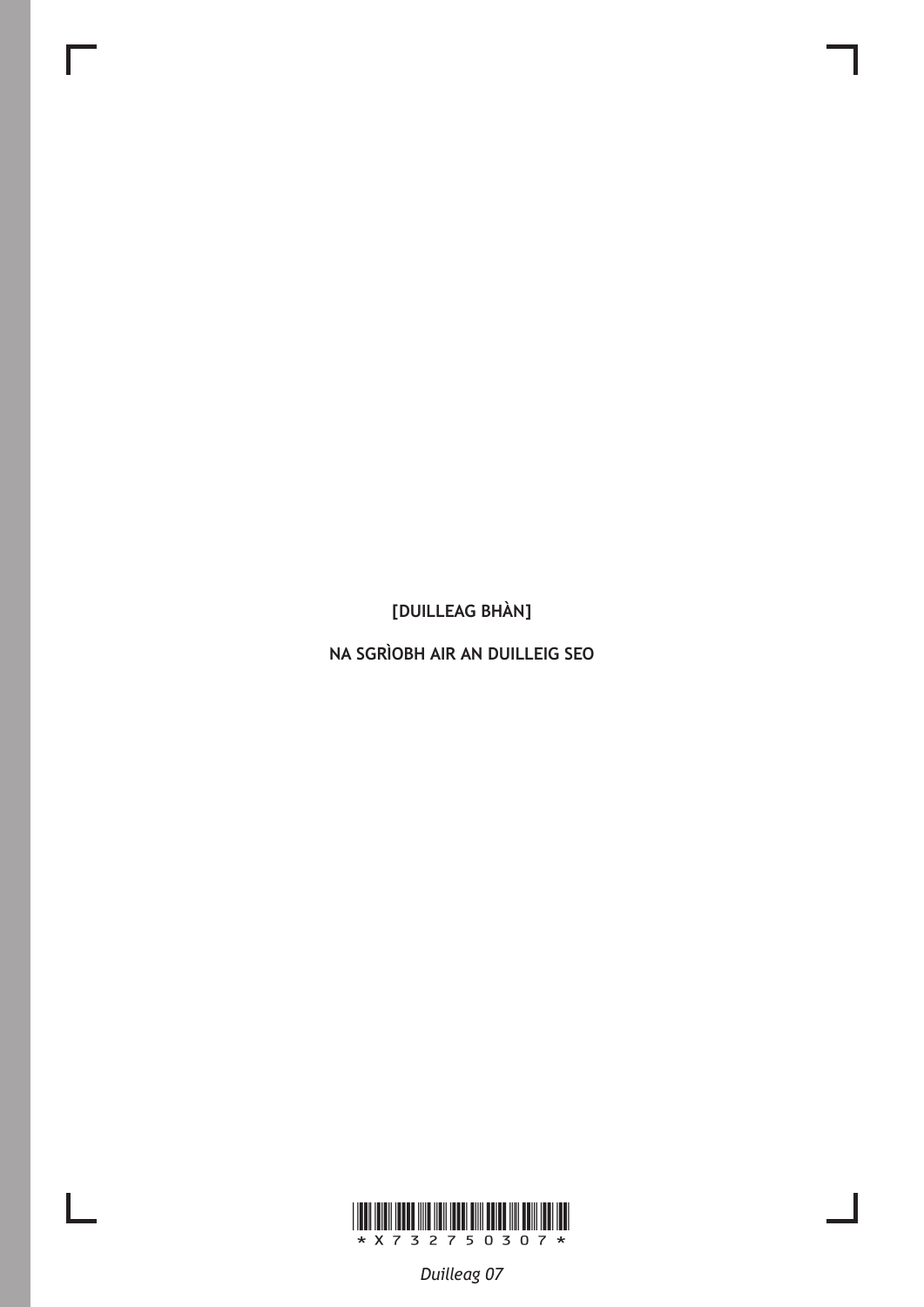NA SGRÌOBH AIR AN DUILLEIG SEO



 $\mathbf{L}$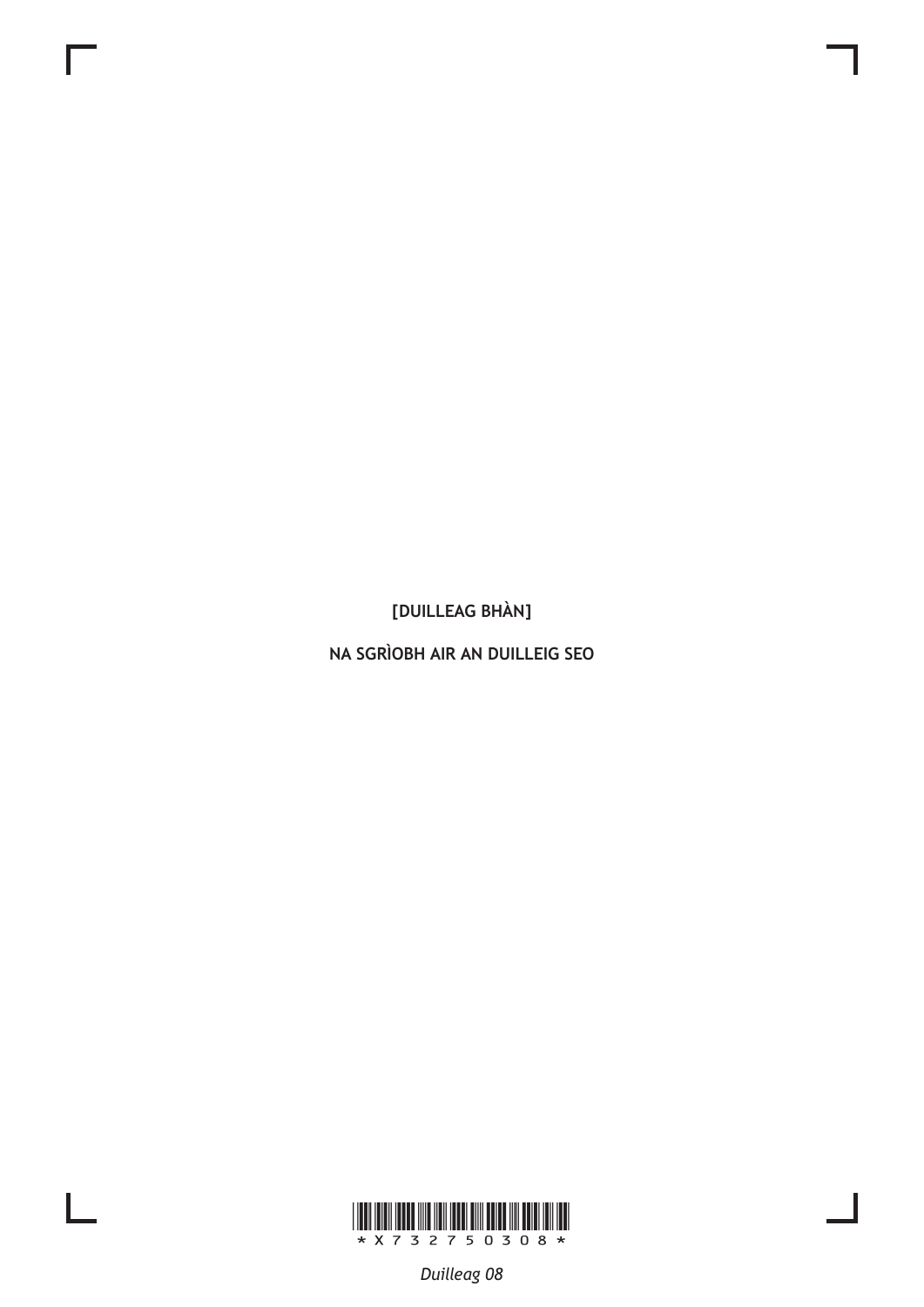

# **Nàiseanta 5**

DICIADAIN, 1 ÒGMHÌOS 3:00 F – 3:25 F (MOLADH)

# **X732/75/13 Gàidhlig Earrann Èisteachd**

**Gàidhlig Listening Transcript**

# **Chan fhaod oileanach sam bith am pàipear seo fhaicinn.**

Ri fhosgladh leis an tidsear mur eil an disc ag obair neo far a bheil cead air a thoirt seachad ro làimh leis an SQA airson an stuth a leughadh ris na tagraichean aig a bheil feumalachdan sònraichte.

## **This paper must not be seen by any candidate.**

The material overleaf is provided for use in an emergency only (eg the recording or equipment proving faulty) or where permission has been given in advance by SQA for the material to be read to candidates with additional support needs. The material must be read exactly as printed.



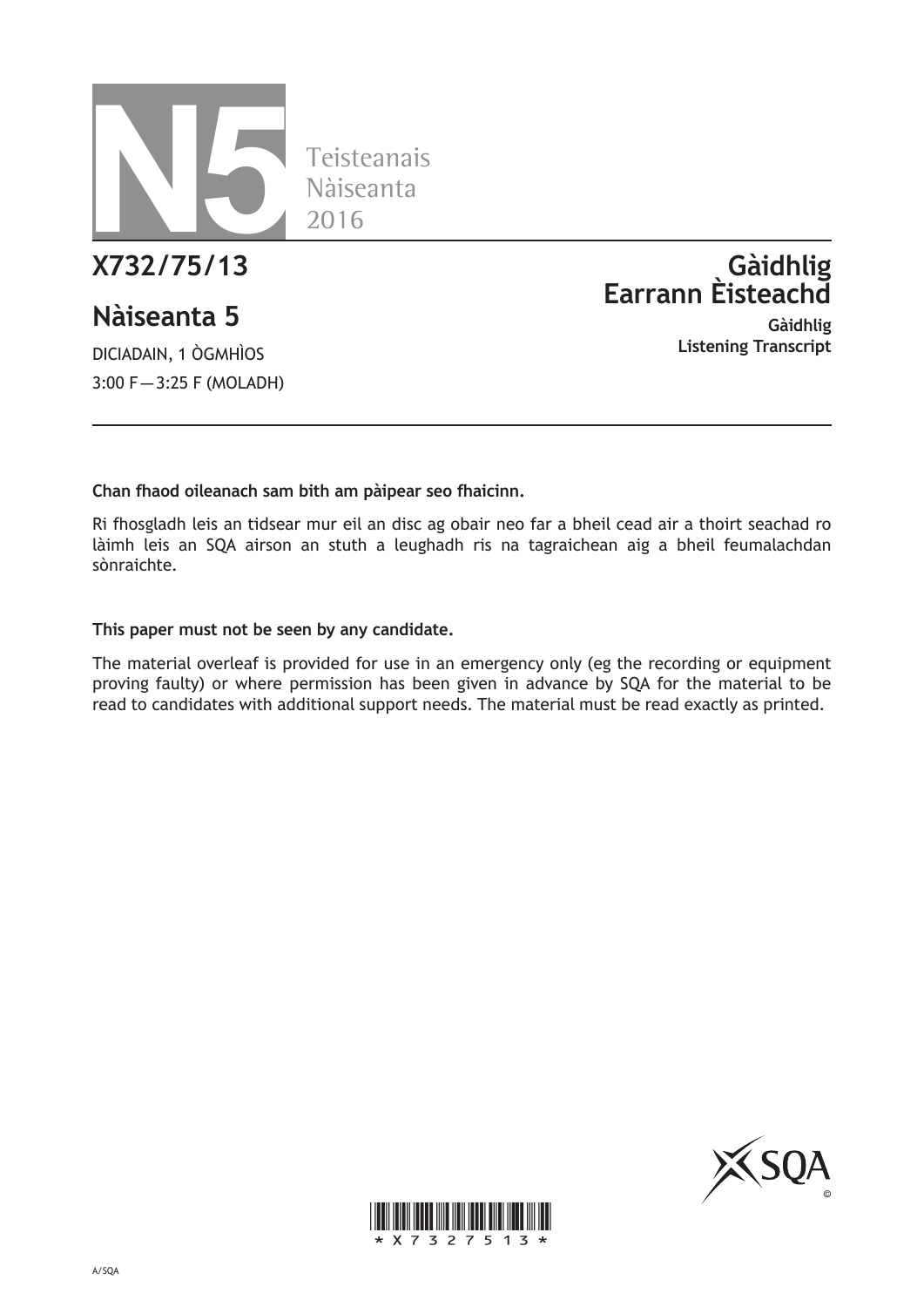## S**tiùiridhean airson leughadair(ean):**

Leugh a-mach an earrann dà thuras, le còig mionaidean eadar gach turas.

Far a bheil stiùiridhean airson leughadh air an aontachadh ro làimh, feumar boireannach airson earrann comharraichde le **(b)** agus fireannach airson **(f)**; agus neach-teagaisg far a bheil **(n—t).**

## **Instructions to reader(s):**

Read the passage twice with an interval of 5 minutes between the two readings.

Where special arrangements have been agreed in advance to allow the reading of the material, those sections marked **(b)** should be read by a female speaker and those marked **(f)** by a male; those sections marked **(n—t)** should be read by the teacher.

**(n—t)** Cluinnidh tu earrann dà thuras, le còig mionaidean eadar gach turas. Mus cluinn thu an earrann, bidh aon mhionaid agad airson na ceistean a leughadh.

# (*1 mionaid*)*/*(*1 minute*)

**(b/f)** Tha Calum Friseal ag innse mu thuras air an robh e.

**(f)** Suas gu mìos air ais cha robh mi riamh air a bhith ann an *New Zealand*. Bha mi daonnan a' smaoineachadh gun robh e cho fada air falbh, gun robh an aimsir fliuch 's fuar agus gun robh an dùthaich fhèin caran coltach ri Alba. Carson idir a bhithinn airson a dhol ann?

Ach 's mi a bha fada ceàrr.

 'S e àite bòidheach dha-rìribh a th' ann. Thadhail mise air an Eilean a Deas agus chuir mi seachad dà sheachdain mhìorbhaileach a' siubhail timcheall an eilein. Dh'fhuirich mi anns a' phrìomh bhaile, Christchurch, a' chiad oidhche. Chaidh am baile seo a mhilleadh gu mòr ann an crith-thalmhainn làidir beagan bhliadhnaichean air ais ach thathar air obair mhòr a dhèanamh gus ath-thogail bhon uair sin. Ma bhios tu a' dol ann 's fhiach dhut tadhal air na gàrraidhean sònraichte a tha faisg air an abhainn airson na flùraichean agus na craobhan annasach fhaicinn.

 Aon latha ghabh mi cuairt air bus gu Loch Tekapo. Tha an t-àite seo air inbhe shònraichte fhaighinn airson cho furasta 's a tha e sealladh àlainn de na rionnagan fhaicinn air an oidhche. Tha seo air sgàth 's nach eil solais-sràide no solas sam bith à togalaichean ga mhilleadh. Mar sin bidh na mìltean a' dol ann airson coimhead tron phrosbaig mhòir a th' aca aig mullach Beinn Iain.

 Bidh thu a' faireachdainn gu bheil thu aig an taigh ma thèid thu gu *New Zealand* oir tha an dùthaich gu math coltach ri Alba fhèin le beanntan creagach, lochan mòra agus seallaidhean bòidheach. Chaidh na filmichean ainmeil *The Hobbit* agus *Lord of the Rings* a dhèanamh an sin air sgàth 's gun robh e cho freagarrach a thaobh coltas na dùthcha.

 B' e Baile na Bànrighinn an t-àite a b' fheàrr air an turas agam. Ma bhios e a' còrdadh riut a bhith a' leum bho dhrochaid àird air ròpa elastaig, no a bhith a' dol sìos slighean casa air baidhsagal, no a bhith a' dol sìos abhainn gharbh air *kayak* . . . 's e seo an t-àite dhutsa. Mura bi e a' còrdadh riut a bhith a' gabhail cus eagail, faodaidh tu a dhol anns a' chàr-chàball suas a' bheinn os cionn a' bhaile. Tha gu leòr àiteachan-fuirich anns a' bhaile agus cuideachd an t-uabhas thaighean-bìdh far am faigh thu gach seòrsa bìdh bho air feadh an t-saoghail.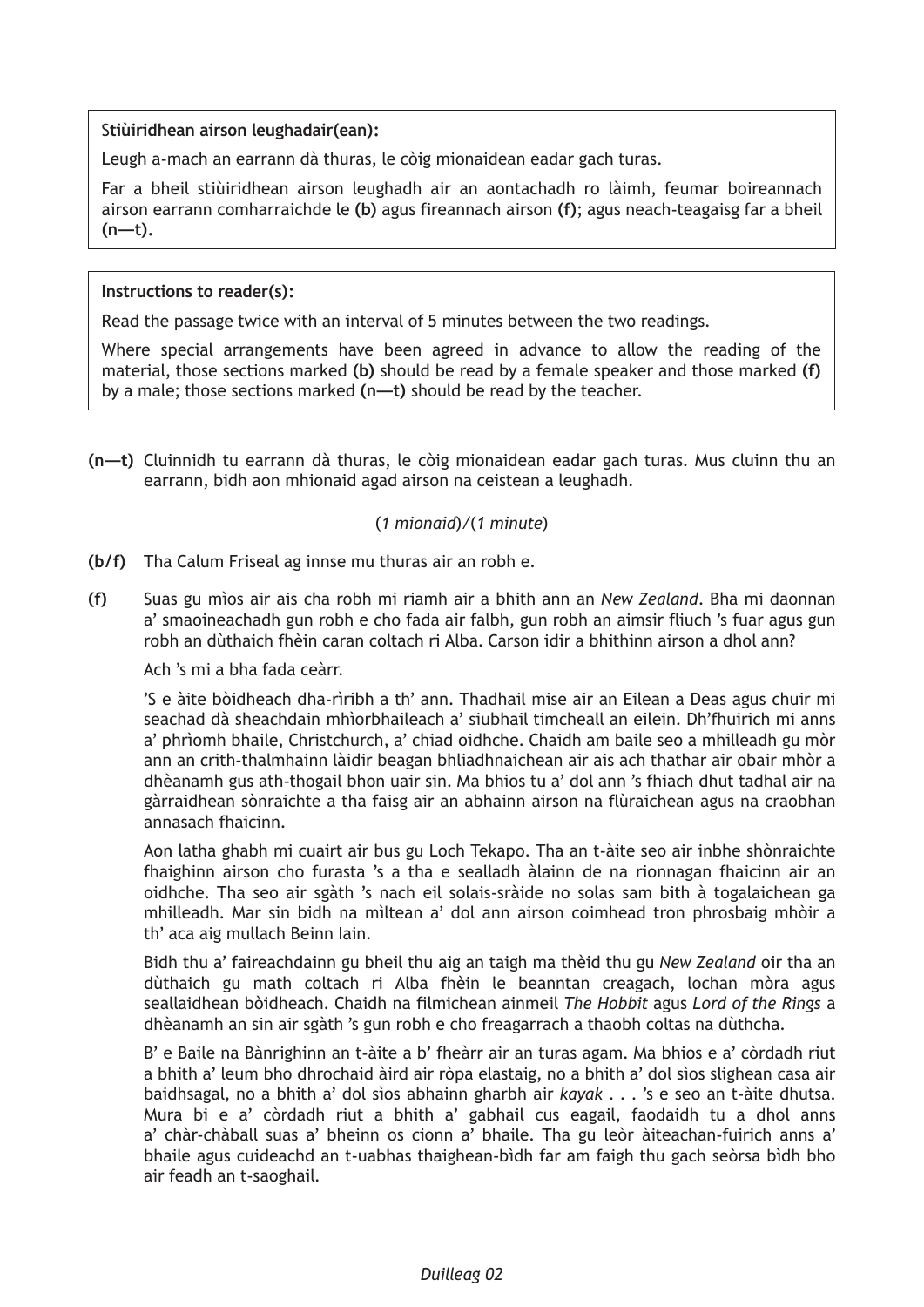Feumaidh mi a ràdh gur iad na saor-làithean ann an *New Zealand* an fheadhainn a b' fheàrr a bh' agam riamh ach cha robh iad fada gu leòr. Ma gheibh thu cothrom a dhol ann, gabh e! Cha bhi aithreachas sam bith ort.

# **[CRÌOCH NA H-EARRANN]**